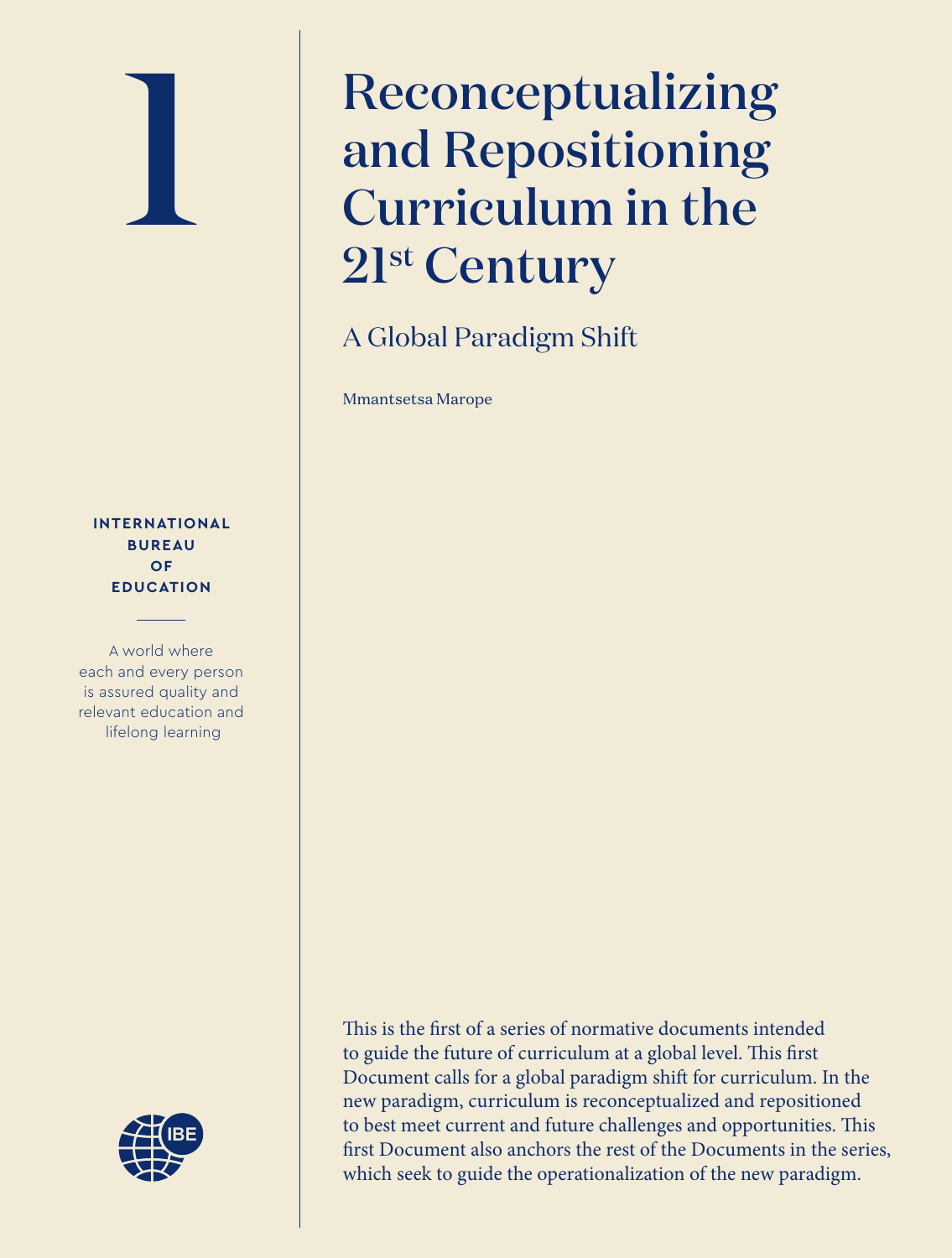**Reconceptualizing and Repositioning Curriculum in the 21st Century**

A Global Paradigm Shift

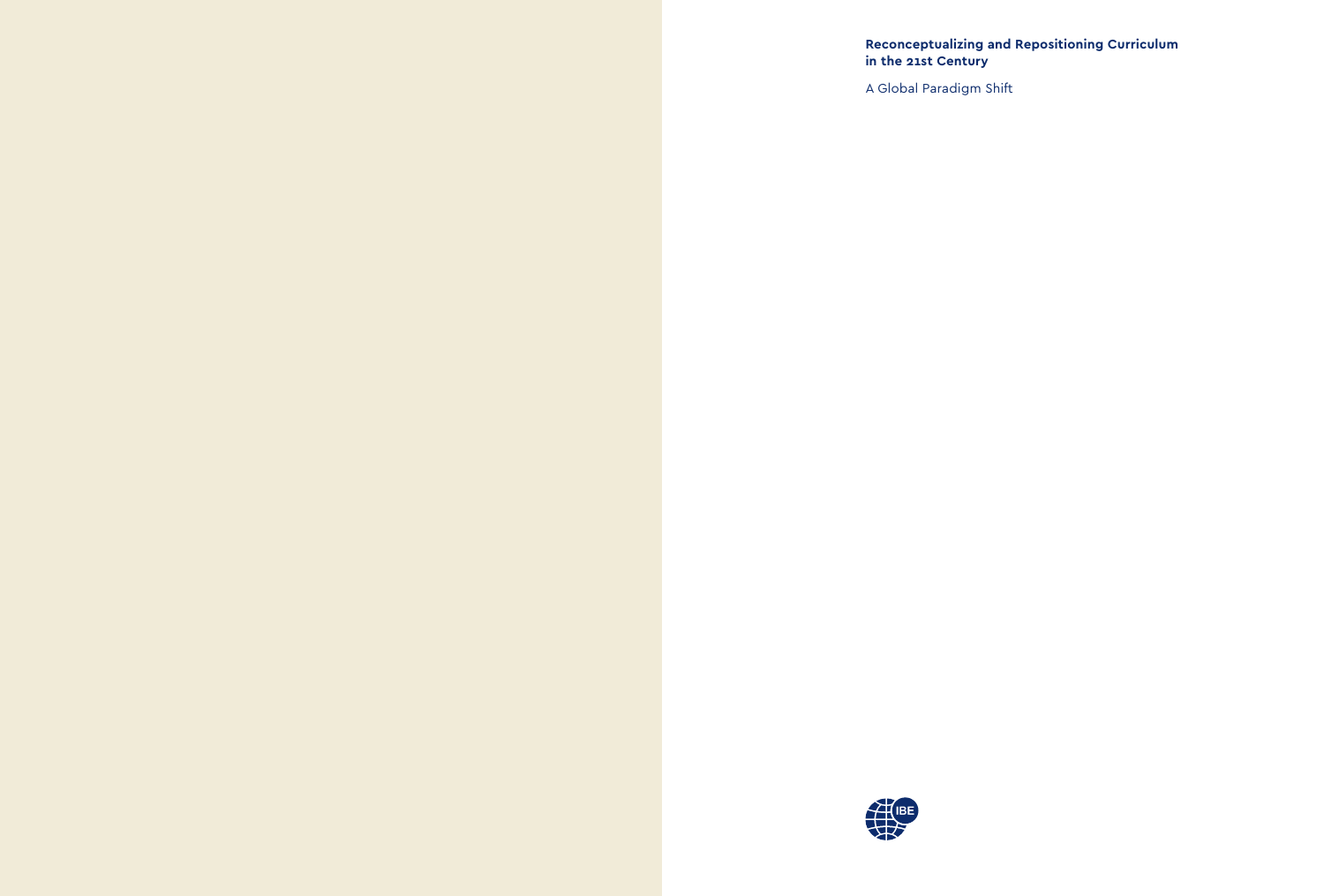Contents

- **7 Executive Summary**
- **11 Current Conceptualizations of Curriculum**
- **15 Key Drivers of Curricula Change in the 21st Century**
- **23 A Case for Reconceptualizing and Repositioning Curriculum**
- **27 Reconceptualizing and Repositioning Curriculum** The first operational tool for ensuring the sustained development-relevance of education and learning systems
- 29 A catalyst for innovation, disruption, and social transformation
	- A force for social equity, justice, cohesion, stability, and peace
	- Curriculum as an integrative core of education systems
- 30 Curriculum as an enabler of lifelong learning
- 31 Curriculum as a determinant of the quality of education and learning
- 32 Curriculum as a determinant of key cost drivers in education and learning systems Curriculum as a lifelong learning system in its own right
- **35 Conclusion**
- 37 References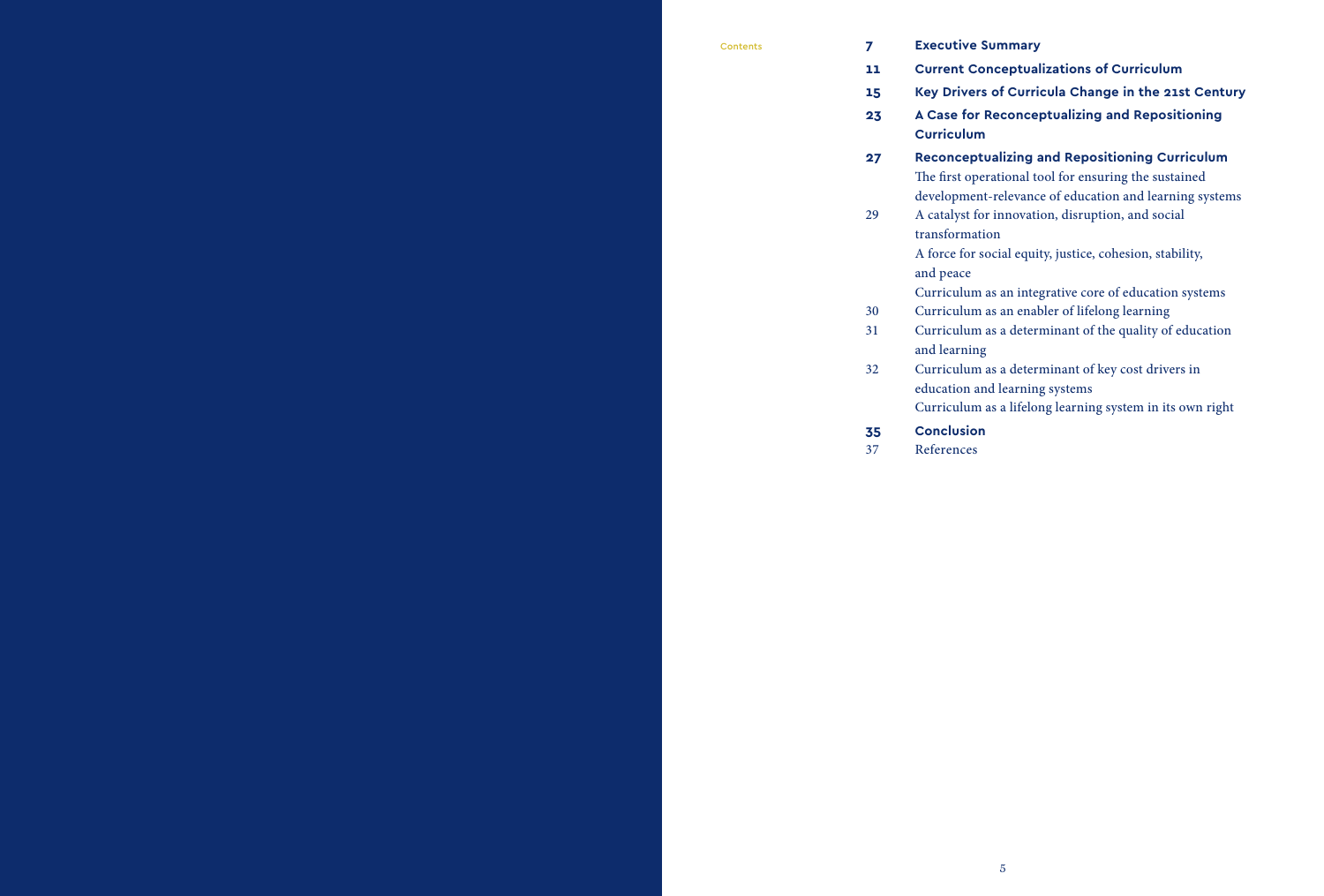Acknowledgements

This Document benefitted from consultations with global thought leaders with ground-breaking work on relevant topics like future skills, 2030 skills, 21<sup>st</sup> century skills, and competence-based curricula. Sincere gratitude to Anthony MacKay (Center for Strategic Education, Australia) for facilitating two consultation forums held in Evian, France, and Marbach, Germany, in March and May of 2017, respectively. Special thanks to Barry McGaw (University of Melbourne) for chairing the two forums; gratitude also to Carmel Gallagher (IBE Senior Expert); and to Patrick Grifn (IBE Senior Fellow) for co-authoring some of the Documents in the series.

Thought leaders who contributed to earlier drafts of this Document are: Hank Nourse (New York Academy of Sciences, USA); Georg Spöttl (University of Bremen, Germany); Helen Soule (Partnership21, USA); Paivi Häkkinen (University of Jyväskylä, Finland); Gavin Dykes (Education World Forum and Education Fast Forward, UK); Yan Wang (National Institute of Education Sciences, China); Jessica Kehayes (Asia Society, Center for Global Education, USA); Khalifa Alsuwaidi (Hamdan Award, UAE); Simon Sommer (Jacobs Foundation, Switzerland); Fabio Segura (Jacobs Foundation, Switzerland), Isak Froumin (Institute of Education, Higher School of Economics, Russian Federation); Oleg Podolskiy (Institute of Education, Higher School of Economics, Russian Federation); Valerie Hannon (Innovation Unit, UK); Michael Stevenson (OECD); Miho Tagauma (OECD); Charlotte Finn (Salesforce); Mohamed el Abbouri (Emkan Education, UAE); Chaechun Gim (Korea Education Development Institute, South Korea); Bertrand Belle (Office of the President, Seychelles); Alejandra Martinez (Ministry of Education, Chile); Irmeli Halinen (Finnish National Board of Education, Finland); Mohamed Al-Harthi (Ministry of Education, Saudi Arabia); Bobby Soobrayan (Independent Consultant, South Africa); and Victoria Gunstein (Ministry of Education, Argentina). Inputs were also re-

ceived via a video link from: Andreas Schleicher (OECD); Sir Michael Barber (Pearson Afordable Learning Fund); and written inputs from Peter Hill (Independent Consultant, UK).

This Document also benefitted from insightful reviews, comments, and inputs from heads of curriculum across the 150 UNESCO Member States that have joined the IBE-UNESCO Global Curriculum Network (GCN). Extensive comments were received from a third of the GCN members: Argentina, Armenia, Australia, Bahrain, Bosnia and Herzegovina, British Virgin Islands, Burkina Faso, Cambodia, Cameroon, Congo, Croatia, Czech Republic, Djibouti, Guatemala, Haiti, Jamaica, Japan, Kenya, Kyrgyzstan, Laos, Lebanon, Lesotho, Liberia, Malaysia, Malta, Mauritius, Mexico, Namibia, Nauru, New Zealand, Nigeria, Oman, Paraguay, Qatar, Saint Lucia, Samoa, Serbia, Slovakia, Slovenia, South Africa, South Sudan, Suriname, Swaziland, Cook Islands, Uganda, United Kingdom, and Vanuatu.

Consultation with GCN members was conducted as regional e-forums refereed by: Hank Nourse (for Eastern Europe and Central Asia), Helen Soule (for Europe and North America), Mohamed Al-Harthi (for the Arab States), Alejandra Martinez (for Latin America and the Caribbean), Bobby Soobrayan (for English speaking Africa), Georg Spöttl and Isak Froumin (for German and Russian speaking Europe), and the IBE (for the French speaking Africa). Sincere gratitude for volunteering your time to translate the Documents into your respective languages and for refereeing what turned out to be a vibrant and rich e-consultation process.

Last but not least, we are grateful to the entire IBE team, for their invaluable support and refections.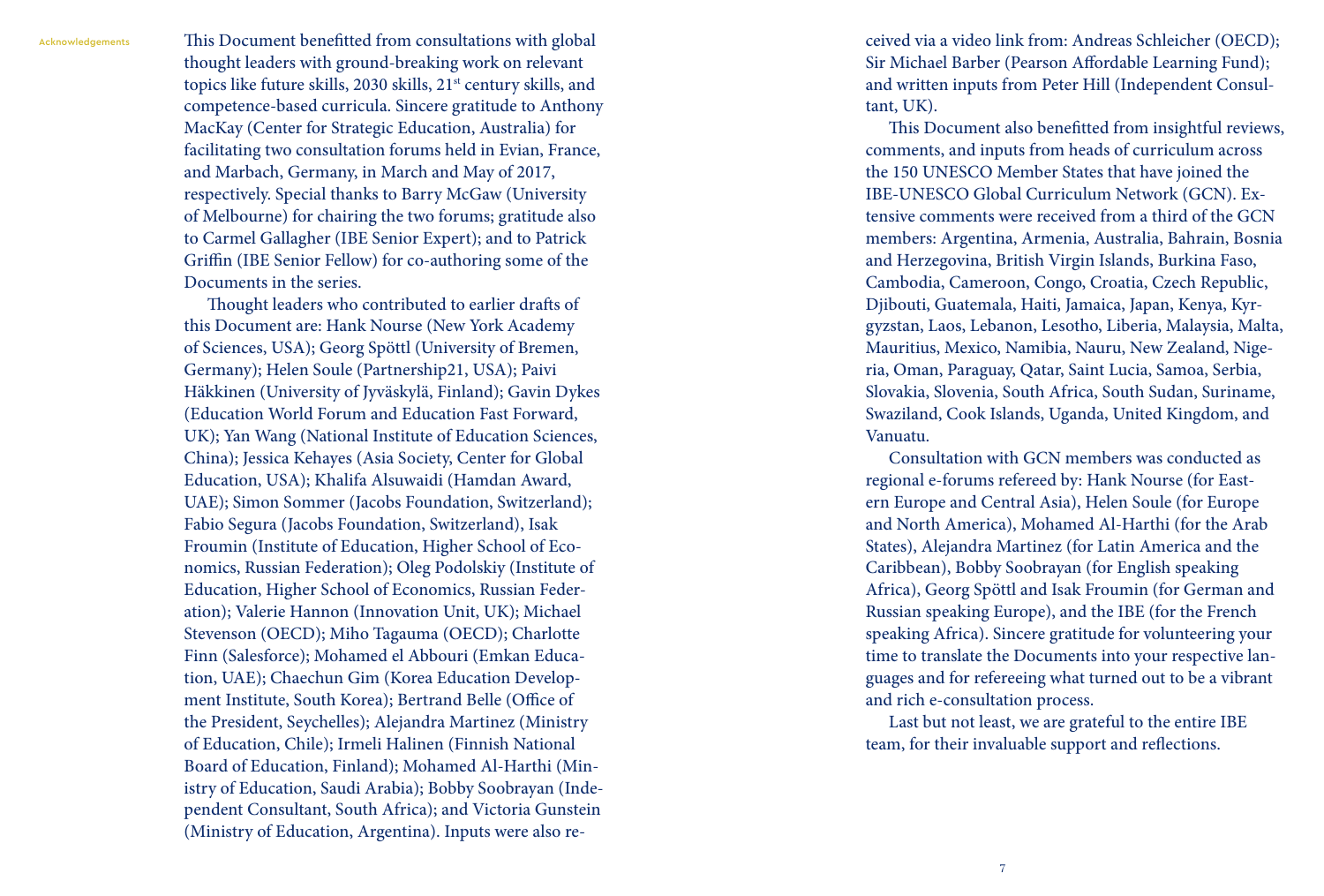## Executive Summary

This is the first of a series of normative documents intended to guide the future of curriculum at a global level. Other documents so far prepared for the series focus on: *future competences and the future of curriculum; transforming teaching, learning and assessment to suit competence-based curricula; and creating enabling systemic environments for e*f*ective implementation of competence-based curricula.* More operational documents will be prepared in the course of 2018 to guide the application of the normative ones.

This first Document calls for a global paradigm shift for curriculum. In the new paradigm, curriculum is reconceptualized and repositioned to best meet current and future challenges and opportunities. Key drivers of change in the 21<sup>st</sup> century that impel the reconceptualization and repositioning of curriculum are outlined. The Document sets off with an acknowledgement of existing conceptualizations of curriculum, but argues that they understate its signifcance, role, and potential impact in the 21st century. It notes that current conceptualizations position curriculum almost exclusively within the education sector; tightly associate it with general education (K-12), with children of K-12 age, and with schools. This further limits the significance, role, and impact of curriculum. Curriculum is much more than that. This Document therefore offers a new definition of curriculum that rids it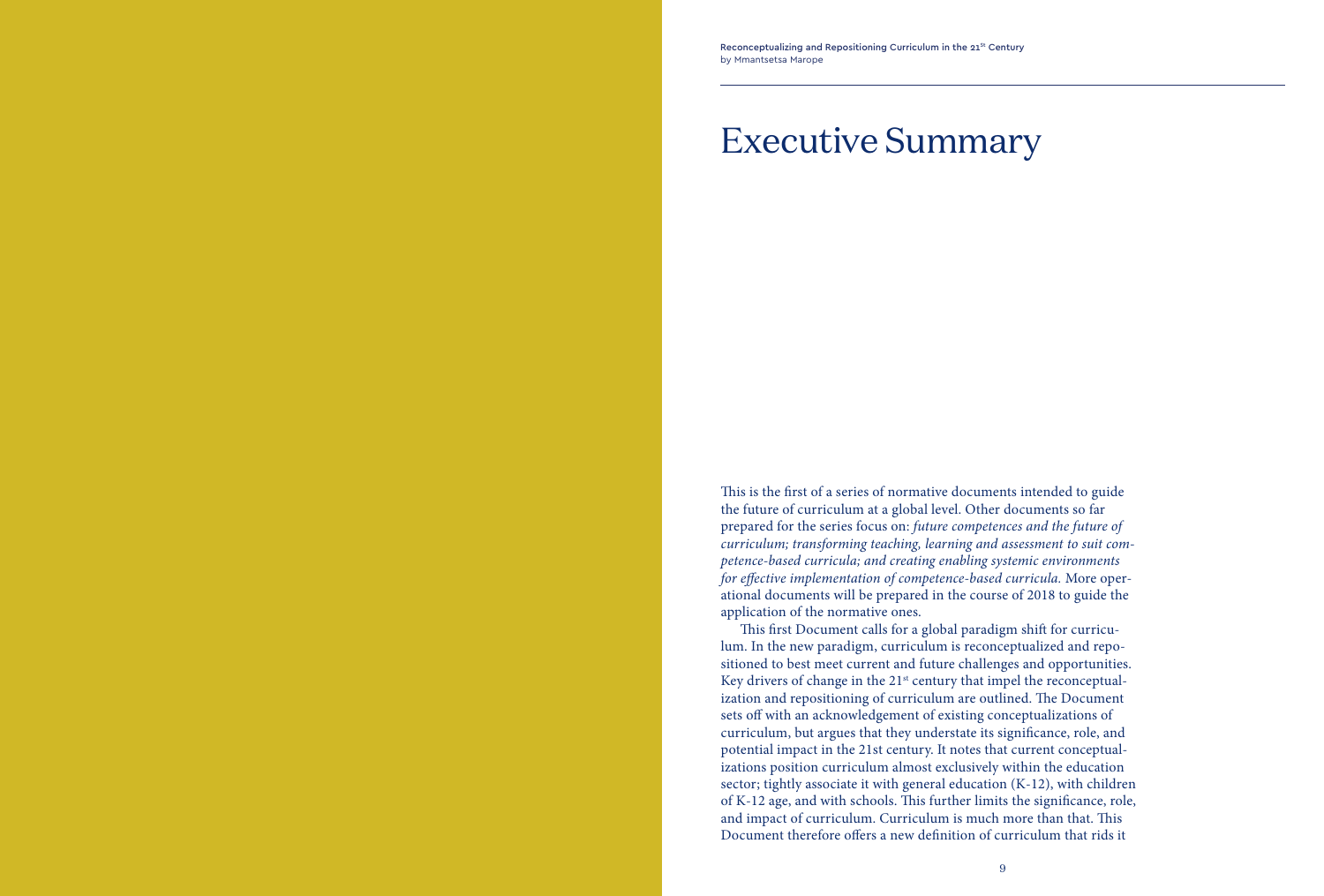of its current limitations and better aligns it with the new paradigm. Curriculum is herein defned as *a dynamic and transformative articulation of collective expectations of the purpose, quality, and relevance of education and learning to holistic, inclusive, just, peaceful, and sustainable development, and to the well-being and ful*f*llment of current and future generations.*

The Document underscores that attaining and sustaining current and future relevance demands curricula to set out competences that learners (both young and old) require to thrive, to be fulflled, and to drive individual, national, and global development within fast changing and mostly disruptive 21st century development contexts. It notes that the fourth Industrial Revolution (Industry 4.0) is an unstoppable accelerant to the complexity and velocity of change in the 21st century. This places more demands on curricula to sustain the relevance of competences within contexts of rapid change. The second Document in the series therefore presents in detail future competences and the future of curriculum. It argues that sustained development-relevance of competences demand curricula to not only adapt to contextual changes, but more importantly, to stimulate and lead change. It also broadly conceives development as holistic, inclusive, just, and sustainable.

This Document acknowledges that the articulation of curriculum is both a political and technical process that engages a broad base of stakeholders, and engenders stakeholder support and ownership. Credible curricula processes are necessarily inclusive and consultative. Involved stakeholders reach far beyond the boundaries of the education sector and of technical experts in education. They include professional, local, national, and global communities at large. This is because curricula determine the fate of individuals, communities, countries, and the world, by determining what, why, when, and how people learn.

The new paradigm recognizes curriculum as a more dynamic, complex, and multi-dimensional concept than its current conceptualizations portray. It therefore calls for a reconceptualization of curriculum along the following key dimensions:

- the first operational tool for ensuring the sustained developmentrelevance of education and learning systems;
- a catalyst for innovation, disruption, and social transformation;
- a force for social equity, justice, cohesion, stability, and peace;
- an integrative core of education systems;
- an enabler of lifelong learning;
- a determinant of the quality of education and learning;
- a determinant of key cost drivers of education and learning systems; and
- a lifelong learning system in its own right.

This document points out that each of the eight dimensions implies a repositioning of curriculum at a sectoral, national, and global level. It cautions that some of the dimensions have potential risks, and outlines necessary considerations and potential risk mitigations.

This first document also anchors the rest of the documents in the series, which seek to guide the operationalization of the new paradigm.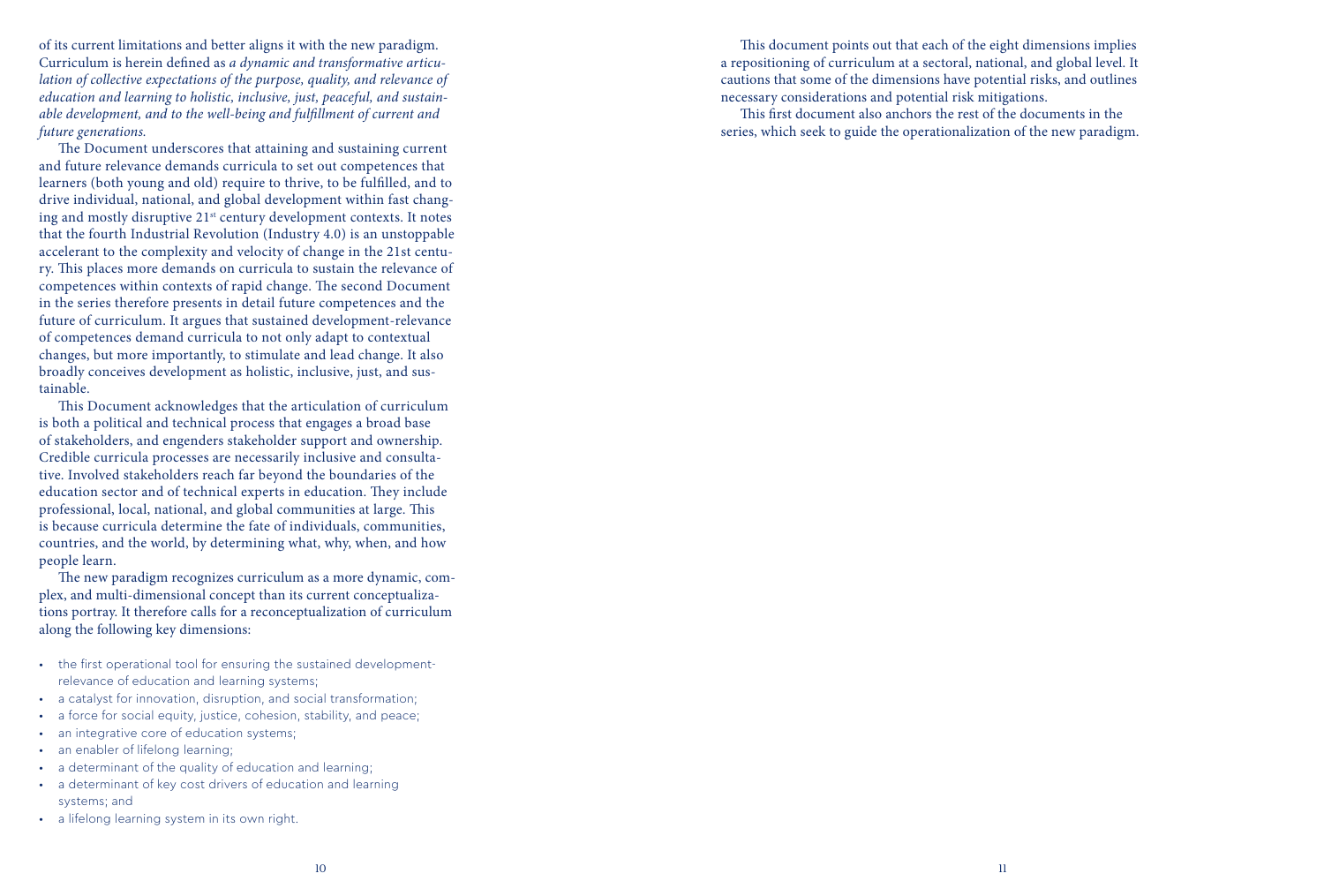## Current Conceptualizations of Curriculum

Conceptualizations of curriculum have evolved over time, driven mainly by contextual factors<sup>1</sup> and by intellectual perspectives. However, there is still no universal definition of curriculum. The term curriculum is also not universally used, though it is progressively becoming mainstream. Some regions of the world use expressions like: study programs, course of study, syllabi, teaching subjects, courses, etc. Although still conceptually applicable, the term curriculum is rarely used in reference to post-secondary education. Commonly used at the tertiary level are study programs and courses. Current conceptualizations of curriculum have closely associated it with general education (K-12), young learners, and schools.

Among key conceptualizations of curriculum, the most enduring and pervasive fnds its roots in the Latin word *currere* meaning a race course or a course to follow. From these roots, curriculum is commonly conceived as "a course of study" or "a plan for learning" (Taba, 1962), or "all student learning planned and directed by schools to attain educational goals" (Tyler, 1949). Curriculum is also commonly conceptualized as "an attempt to communicate the essential principles and features of an educational proposal in a form capable of efective translation into practice, yet remaining open to critical scrutiny" (Stenhouse, 1975). Its structure is most often outlined across four dimen1 Contextual factors can be grouped as: individual (Dewey, 1889, 1910; Bruner, 1960, 1970), cultural, social (Bernstein, 1971; Cohen, 2007), political (Braun et al., 2010; Young, 2008), Ritzvi and Linguard, 2010; Griffiths, 2005), geopolitical (Wise, Hayward, and Pandya, 2016), economic, and technological (Dede, 2010), among others.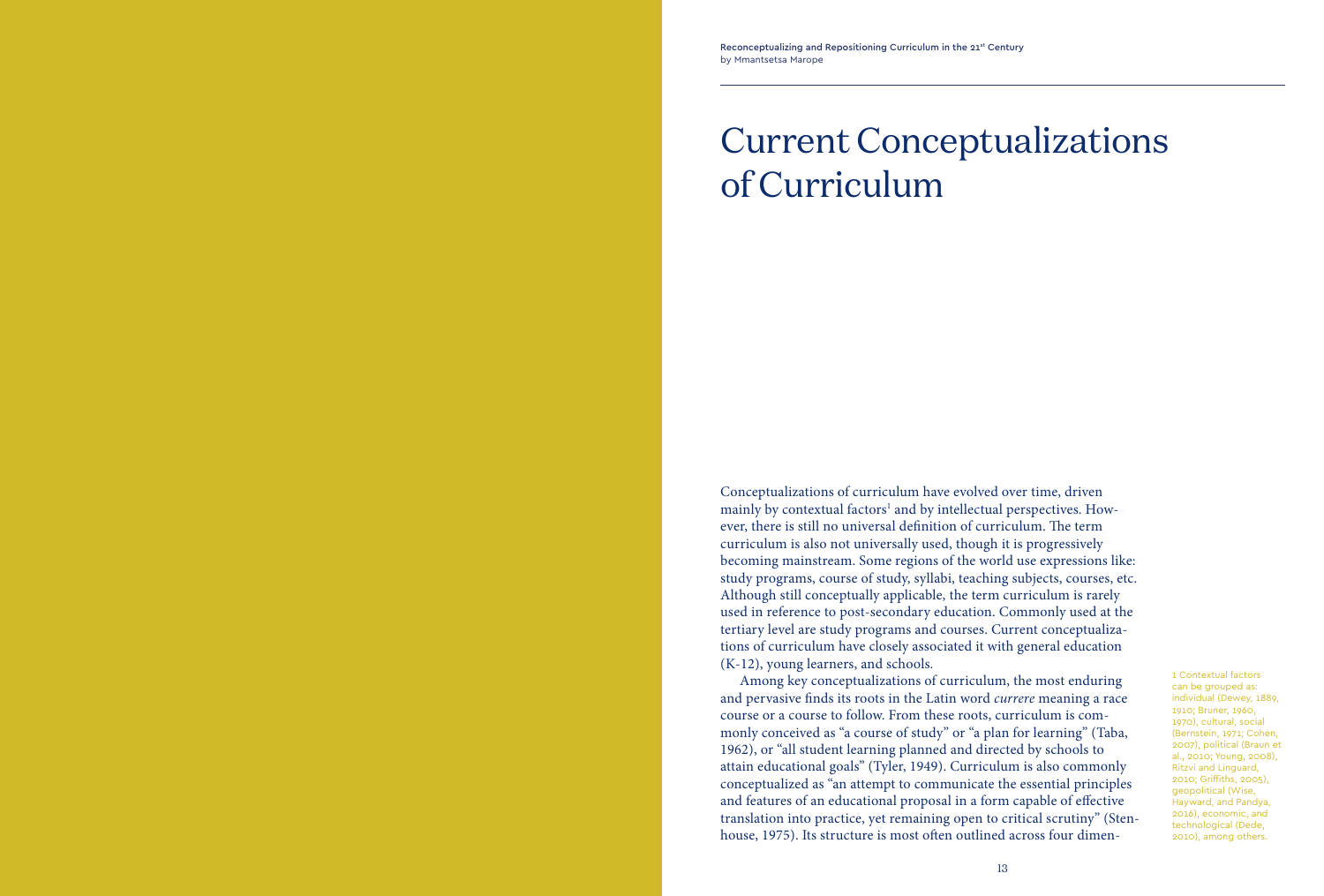sions "aims or objectives, content or subject matters, methods or procedures, and evaluation or assessment" (Scott, 2008).

A broader concept that goes beyond structured programs de fnes curriculum as *the totality of the experiences a pupil has, as a result of the provision made and the values that underpin and guide it in practice*  in terms of the intention of the planners; the procedures adopted for the implementation of those intentions; the actual experiences of the pupils resulting from the teachers' direct attempts to carry out their intentions, or the planners' intentions; and the "hidden" learning that occurs as a by-product of the organization of the curriculum, of the school and indeed of society (Kelly, 2008). This definition introduces societal values as integral to the concept of curriculum. It highlights that beyond just a course of study and a plan for learning, curriculum is "an expression of what society values and what it therefore expects from its education system". Accepting curriculum as a signal of what society values brings in exclusion as another form of expressing value. This widens the concept of curriculum beyond what is included to what is excluded, omitted, or neglected: or the "null curriculum" (Eis ner, 1994).

The definition also introduces what is commonly referred to as a continuum of curriculum, comprising the: (i) official, intended, written, formal, ideal, planned, speci fed curriculum; (ii) implemented, mediated, taught, operational, or in-use, curriculum; (iii) actual, experi ential, learned, received, achieved, internalized curriculum; and (iv) as sessed curriculum (Cuban, 1992; Harland et. al., 2002; UNESCO, 2012). It introduces the unintended or the hidden curriculum and broadens curriculum to cover all that learners learn from schools be it intended or unintended.

The IBE's definition of curriculum as "a roadmap for achieving socially agreed development and education goals" (IBE-UNESCO, 2015) aligns well with Kelly's (2009) description. It highlights that curricu lum is an expression of societal expectations, a collective endeavor that captures the "why", or the goals of education and learning as perceived by the society.

With the recognition that education and learning are not necessari ly con fned to schools or education institutions, there emerged catego rizations of curriculum by learning contexts: formal, non-formal, and informal or societal curriculum (Cortes, 1981).

Globalization, buttressed by Internationally Agreed Goals (IAGs) and the push for decentralization, gave rise to another categorization of curriculum by levels: (i) the supra curriculum at the global, regional, or international comparative level; driven by international agencies; (ii) macro curriculum at the level of a nation, state, and society; driven by governments and their national and sub-national agents; (iii) the meso curriculum of an institution, school, or program; driven by senior education experts and managers; (iv) the micro curriculum of a class room, group, or lesson; driven by teachers and learners; and (v) a nano

curriculum; driven by behaviors, needs and aspirations of individual learners and their families (Akker et al., 2006; Scott, 2014).

This Document addresses curriculum at a supra or global level. It does not re fect country-speci fc or any lower level contexts. It pro fers a new de fnition of curriculum as *a dynamic and transformative articu lation of collective expectations of the purpose, quality, and relevance of education and learning to holistic, inclusive, just, peaceful, and sus tainable development, and to the well-being and ful*f*llment of current*  and future generations. This definition aligns with the new paradigm for curriculum propagated in this Document. The dynamism of curriculum is even more so in the  $21<sup>st</sup>$  century where the only thing constant is change. Industry 4.0 is recognized as a formidable accelerant to the velocity and complexity of change in the 21<sup>st</sup> century. The transformative aspect of curriculum underscores the point that, more than just adapting to fast changing 21<sup>st</sup> century contexts, curricula must lead change, and be part of constructive disruptors. Given the reality that curricula are embedded in education and learning systems are sluggish to change, this is a tall order.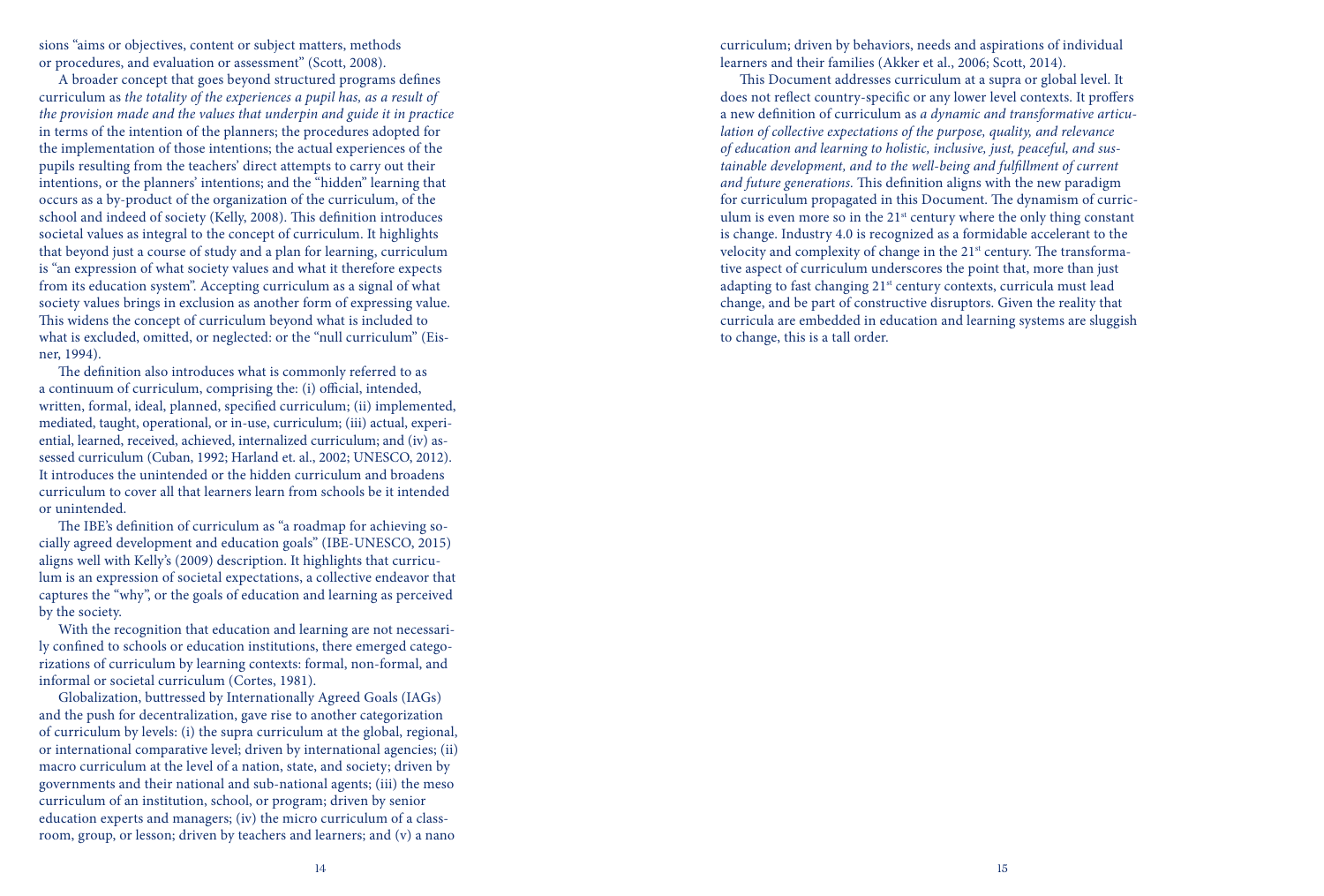## Key Drivers of Curricula Change in the 21st Century

The transition to knowledge and technology driven growth: The most signifcant wave of change that continues to impact curricula are from the economy, and specifically the micro economy. The transition from natural resource dependent to knowledge and technology dependent growth fueled demand for diferent skills for jobs, work, and life. It stimulated global dialogue on skills for knowledge-based economies (KBEs), and on the need for curricula to refect these skills if they are to remain relevant. The recent depletion and/or devaluation of natural resources is further pushing dependent countries to fnd diverse sources of growth, particularly growth that is driven by innovation and human ingenuity. Countries are also pushed to turn their comparative advantage into competitive advantage through the application of knowledge and technology to add value to their natural resources and to stop exporting them as raw materials at worst, and primary products at best. This calls for competences that enable people to take up opportunities in their local, national, regional, and global contexts. It requires close analyses of contextual challenges and opportunities as integral frst steps to curriculum design and periodic reforms. Countries are more aggressively questioning the adequacy of their education and learning systems to enable learners to acquire competences required to lead their transition to KBEs, and to lead innovation,

17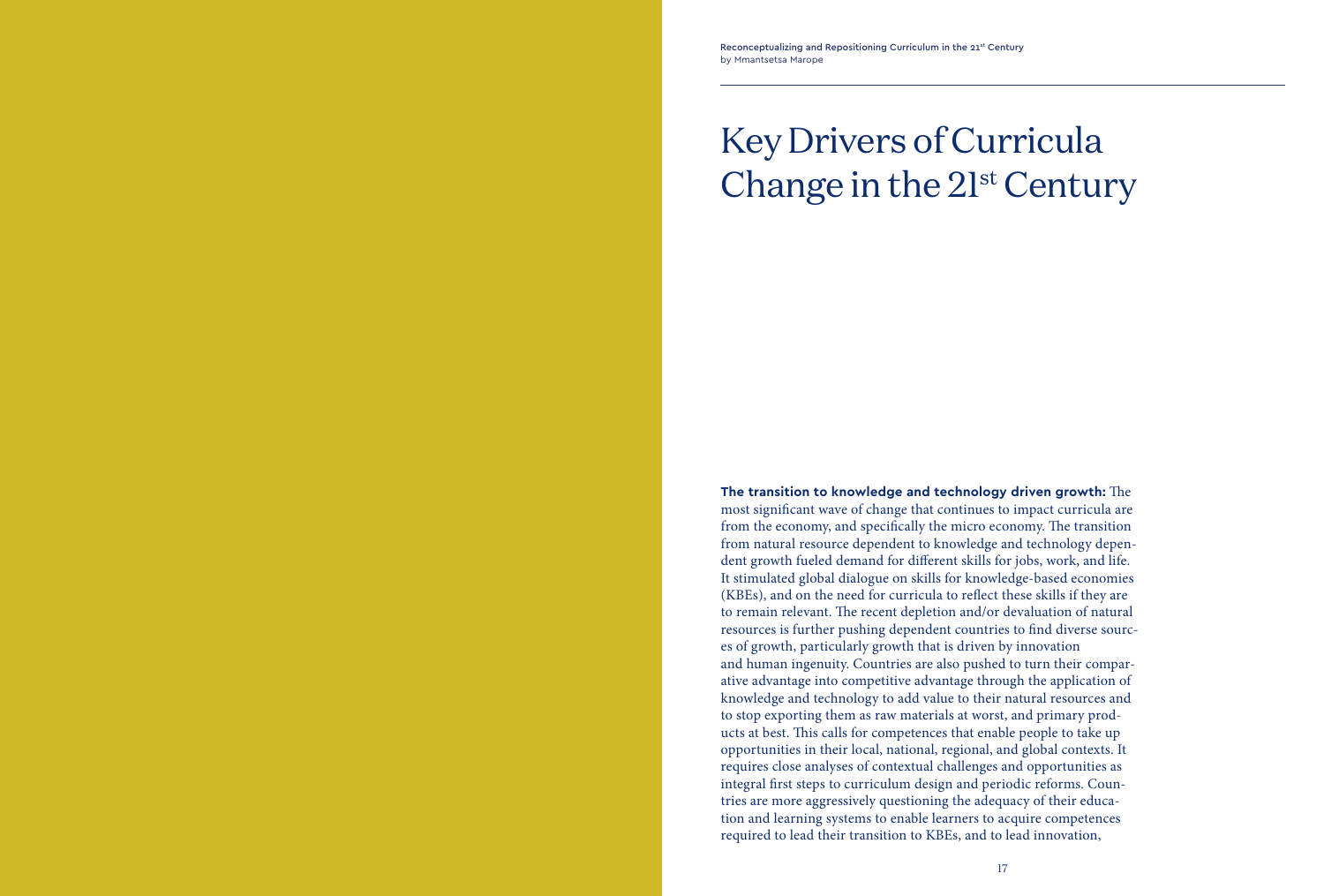efficiency, and competitiveness. This dialogue directly questions the adequacy of curricula.

Not surprisingly, the second decade of the 21<sup>st</sup> century witnessed a flurry of efforts to define "skills" for KBEs, and 21<sup>st</sup> century "skills" that should be included in curricula (see Document 2 for a detailed overview of these e forts).

**The broadening concept of development:** The recognition of knowledge and technology as drivers of growth undoubtedly le f an indelible mark on curricula across the world. At the same time, growth should not be misconstrued as development, albeit a very crit ical part of it. Te understanding of development has actually evolved from the predominantly economistic views of the  $20<sup>th</sup>$  and even early 21<sup>st</sup> century. Development is a "more complex and holistic concept" that includes economic growth, peace, political stability, social equity, sustainability, human capabilities and conditions, human rights and freedoms, culture, politics, ethics, morals, religion, knowledge, and technology among others" (Marope et al., 2015), underpinned by core values of equity, inclusion, equity, justice, and reconciliation. Beyond growth, countries expect their education systems to sup port holistic, inclusive, equitable, just, and sustainable development (hereafter referred to as development). The expanded view of development has equally le f a clear footprint on curricula. Curricula are not of good quality if they do not promote justice, equity, and inclu sion (IBE-UNESCO 2008). Concerns for peace, justice, rights, ethics, equity, inclusion, climate, and sustainability have led to curricula for global citizenship education. More speci fcally, growing concerns for global security, peace, and stability have led to a resurgence of Delors' "learning to live together" across curricula.

#### **Internationally Agreed Goals (IAGs) for propelling development:**

The broadened understanding of development is reflected in IAGs, lately, the Sustainable Development Goals (SDGs). Goal 4 emphasizes equity of education quality and lifelong learning for all as key enablers of development. Key markers of SDG4 (equity, quality, sustainable relevance, and lifelong learning) place direct demands of curricula. It is through curricula that countries identify and package competences that are relevant to their development contexts. Curricula also deter mine the quality of education through their power to guide what is learned and how it is learned. Curricula also guide education pro cesses that are indispensable to the quality of education vis teaching, learning, and assessment. SDG4 therefore demands more and height ened e fort from curricula to ensure its achievement.

**The information and technology revolution:** Proxy measures of ownership of technological devices show that the times have dra matically changed from 1955, when the world had 250 computers,

mainly mainframes (Abbott, 2017). By the end of the frst decade of the  $21^{st}$  century (2010), the combined shipment of desktop personal computers (PCs), laptops, and tablets had reached 377 million units worldwide, 435 million by 2016, and is forecast to reach 448 million by 2021. By 2013, 2,038.27 million mobile phones (of all types) were shipped worldwide, and the number is forecast to reach 2,419.34 by 2019 (Statista, 2016). Industry 4.0 is exponentially accelerating the permeation of technology in all aspects of life like never before.

These contextual changes are bringing new competences into the core of curricula. These new competences include digital and technology literacy, technology savvy, coding as a key language, under standing digital content, and the digitization of the curriculum itself. Technology is also becoming an integral part and facilitator of other core competences. One needs technology to collaborate with others in applying information and technologies in collaborative e forts to solve complex problems as well as to create and share new ideas across zones (geographical, time, cultural, linguistic, virtual, etc). The acquisition and application of all competences is facilitated by technology, as technology is a primary tool for learning, a core part of enabling learning environments, and a competence in its own right.

The technological revolution is supporting the information revolution. The Internet has become a major source of information and knowledge. It is rapidly becoming accessible not only to people but also to intelligent objects as well (Germany Trade and Invest, 2017). Industry 4.0 speaks of the Internet of Things (IoT). Informa tion is available faster than teachers can cope with, more extensive than an encyclopedia can summarize, and more comprehensive than any library can catalogue. It is estimated that the New York Times provides more information in one week than any person was likely to encounter in a lifetime during the 18th century. More information will be generated in the current year alone than it was in the pre vious 5,000 years. Google registers 31 billion searches each month. Again, Industry 4.0 will only accelerate the pace and complexity of this revolution.

Increasing ease of access to information is also bringing new com petences to the core of 21<sup>st</sup> century curricula. Information "filterers and explainers" are more and more vital to learning processes. Learn ers (of all ages) require skills to not only use ICTs to access informa tion but, more importantly, competence to evaluate the credibility, relevance, and applicability of that information in addressing chal lenges, and in taking up opportunities across diverse and fast chang ing 21<sup>st</sup> century contexts. This requires a shift from emphasis on what to learn to more emphasis on how to learn and what to do with what is learned. It is also a call to rethink the role of curriculum developers, teachers, learners, and assessors, whose prior role has been preoc cupied to compiling vital information, teaching it, learning it, and assessing if it was learned.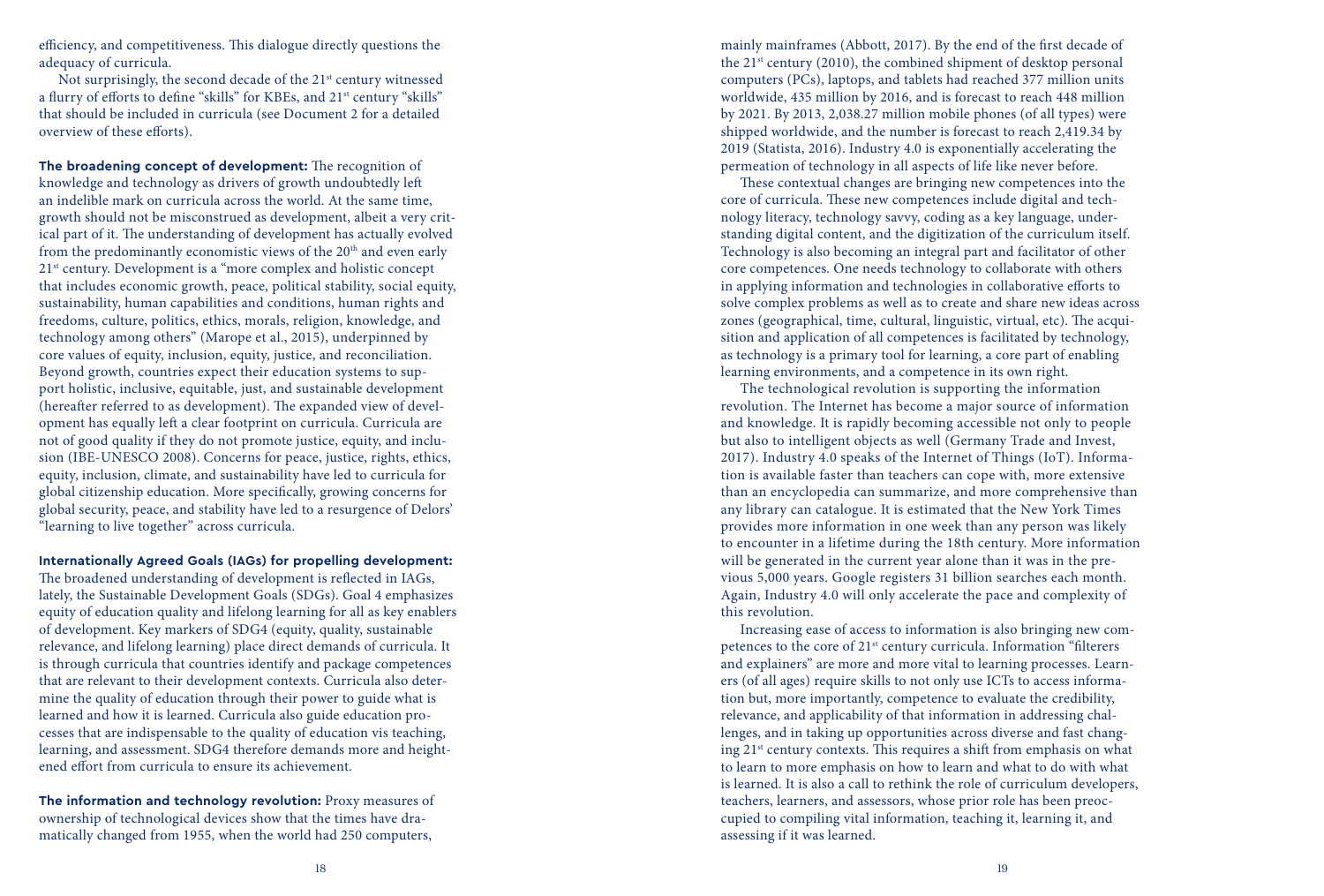**New demands of work and workplaces:** 21<sup>st</sup> century workplaces demand in-depth knowledge of subject matters required for specialized work such as engineering, medicine, plumbing, teaching, etc. Curricula that prepare people for the  $21<sup>st</sup>$  century workplace need to ensure high mastery of subject matters that are foundations for diverse specializa tions. However, technical specialization is necessary but not sufficient for success at work and in the 21<sup>st</sup> century workplaces. Specialists also need soft skills, or 21<sup>st</sup> century skills like creativity, communication, collaboration, critical thinking, problem solving, ethics, positive atti tudes, technology savvy, etc., to round up their technical knowledge into e fective competences (see Document 2 for details).

Industry 4.0 is bringing new demands to work and workplaces, the direction and details of which are not yet fully known. Thus far, Industry 4.0 frontline workers require competences in new forms of human-machine interfaces. Tey need to manage production processes executed by intelligent machines in smart factories. Backroom workers require competences to innovate, design, analyze, and develop sensors that connect cyber physical systems (CPSs), open systems, big data, connectivity, and virtual communication systems, that sustain the Industry 4.0 production paradigm. There is also need for managers and experts with competences too; Industry 4.0 demands senior experts and managers have competences to guide the work of tech nologists through clear articulation of the ultimate purpose of their smart factories, innovative creation of products, design of production models, and competitive positioning.

Curricula need to respond to these demands while safeguarding the core functions of education and learning. They need to account for the reality that many current jobs will disappear due to technological advances, robotics, and digitization, and new jobs and workers will emerge. How curricula should prepare for these unknowns is ad dressed in Document 2.

**New ways of working:** As globalization accelerates, the world be comes more connected, and outsourcing services across borders becomes the norm, people require competences to collaborate across national and virtual boundaries to share information and emerging knowledge. Tose wishing to be highly rewarded in the workforce of the future need to be adept at using a wide range of communication technologies such as teleconferencing, text messaging, social media, and "sprint" sessions, where virtual teams collaborate 24 hours a day in virtual environments on joint products.

**New tools for working:** Changes in the nature of tools required in 21<sup>st</sup> century work places are also stimulating demand for new competences for effective and efficient performance at work. 21<sup>st</sup> century workers need the competence to interface a wide range of established, emerging, and unknown future tools to create integrated solutions for addressing complex problems and for taking up complex opportunities. Friedman (2005) identi fed four major " fattening" in fuences arising from the expansion of technology that have made it possible for learners and businesses to connect, collaborate, and compete in world markets. These include: the introduction of personal computers that allow anyone to author content in digital form that can then be manipulated and dispatched; the invention of internet browsers, resulting in the prolifera tion of websites and the investment in fbre optic cable that has wired the world; the development of transmission protocols that makes it possible for computers and so fware to be inter-operable so that everyone has the potential to become a collaborator; and the expansion of transmission protocols so that individuals can upload and download in digital for mats, giving rise to open source courseware, blogs, and Wikipedia, just to name a few (Gri fn, Mcgaw, and Care, 2012).

**Climate change** is persistently disrupting human livelihoods, while widening and deepening vulnerabilities. It drives the need for educa tion for sustainable development and for the educational grooming of new global citizens with sustainable lifestyles and exemplary environ mental custodianship. Tis implies certain competences that have to be included in 21<sup>st</sup> century curricula.

**Social fracture and political instability:** Beyond climate change, vulnerabilities are deepening due to injustice, inequity, exclusion, oppression, social fracture, and political instability. The 21<sup>st</sup> century is turning out to be among the most violent in human history. Terrorism related deaths increased by 80% between 2014 and 2015, the largest in crease over the last 15 years. Acts of violence are concentrated in a few countries, but their impact is global. The impact is dramatically changing foreign policy, international relations, and shared responsibilities. In 2015, nearly 60 million people were displaced due to violence, the highest number since the end of the World War II. One in 122 people was either a refugee, internally displaced, or seeking asylum. While the number of active wars declined since 2008, the number of deaths tripled due to a relentless intensi fcation of violence (IISS, 2015; UNHCR, 2015). These developments sparked a new global discourse on the prevention of violent extremism through education, introduc ing another dimension to global citizenship education that can nur ture peaceful, multicultural, and reconciled 21<sup>st</sup> century citizens. The discourse has highlighted the importance of culture and humanities in future curricula interfaced with technology. For instance, concerns for multiculturalism, inter-religious dialogue, peace education, human rights education, and ethics interface with technology around issues of cyberattacks, security, and peace.

**Multiple youth disengagement:** Especially for young societies, youth are multiply disengaged from education, work, jobs, families, and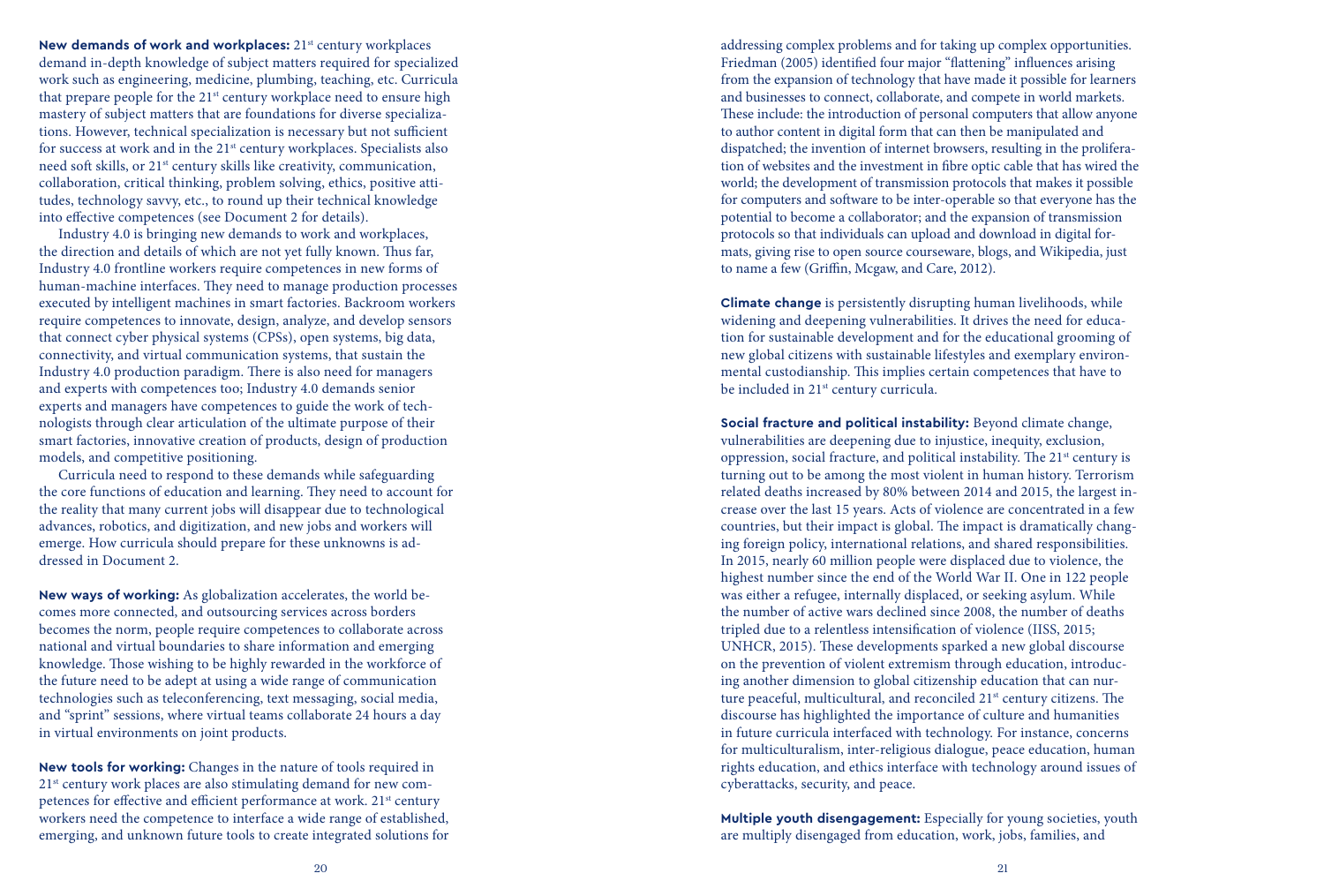communities. Youth multiple disengagement is due mainly to: lack of education opportunities, disillusionment with education that does not deliver the opportunities youth had expected, unemployment, exclu sion from collective processes even when they concern youth, and a perception of being misunderstood by families and societies. The demonstrable anger of youth has forced debates and action on the holistic engagement of youth and their grooming as future leaders, drivers of growth, and pillars of societies. Another force is the borderless youth culture and voice that demand space in curriculum design, develop ment, and implementation.

Heightening recognition of student and teacher agency: Thanks to technological advancements, teachers and learners can more easily create and share their own content. This is increasing the recognition of teachers and learners as co-curricula designers, a role that has most ly been centralized on specialists at ministry headquarters. Technology is also easing direct leaner access to knowledge and information, and reducing the signi fcance of teachers as providers of knowledge and information. Teachers are progressively recognized as learners, and learners as teachers, both engaged in collaborative teaching and learn ing. These ideas are not entirely new. They align with John Dewey's concepts of experience and transaction; with Jean Piaget's concept of development and re-equilibration; and with Jerome Bruner's concept of learning and thought. In this conception, curriculum development is seen as a collaborative e fort and transformative process which favors constructivist meaning-making and higher tolerance for ambiguity. The resurgence of student and teacher agency is more strongly recognizing them as co-designers of curricula. Tis calls for higher fexibility in curriculum development, and for the need to leave space for curric ula interpretation, contextualization, and creativity at the micro level of teachers and classrooms.

**Advances in our understanding of learning:** Burgeoning insights from the sciences of learning research are stimulating a shi f in our understanding of learning, including the appreciation of the biological basis for learning. Research is also giving a fresh emphasis to concepts such as emotion and action in learning. It emphasizes learning through enactment. For example, neuroscience research suggests complex sen sorimotor networks store the information in an extended way. This confers stability on the representation of the knowledge and leads to enhanced learning (Macedonia and Mueller, 2016). Neuroscience is progressively shedding light on deep learning and by implication, on deep pedagogies. Neuroscience is also providing insight into how emotion can bias a learner's attention, revealing the mechanisms by which rewarding environments can support learning (Howard-Jones and Jay, 2016), and by which fearfulness and anxiety can obstruct it (Young, Wu, and Menon, 2012). Trough understanding the processes

by which emotional stimulation and activity can engage and support the learner, the sciences of mind and brain o fer a scienti fc basis for developing and implementing micro or classroom level curriculum. This is critical because curriculum implementation at the micro level is what gives e fect to curriculum statements at the supra, macro, and meso levels. Tese developments also promise to address the age-old challenge where mostly micro curricula are diminutions of the macro curricula. Insights from the sciences of learning can optimize curricula impact by narrowing the gap between the official (macro level) and the taught and learned curricula (micro level). Even more importantly, such insights increase the possibility of transforming micro curricu la into an enrichment of the macro curricula, which would heighten teacher and learner agency in curriculum design, development, and implementation.

**Industry 4.0:** The onset of Industry 4.0 is a formidable accelerant to change in the 21st century, anchored mainly in production technologies (see Document 2 for details). It is described as a technological revolu tion whose velocity, scale, scope, complexity, and transformative power will be unlike anything humankind has experienced before (Schwab, 2015) Tough the details and directions are not yet known, Industry 4.0 will disrupt patterns of demand for competences in the labor mar ket, in work and in life. Because of the unequalled velocity of change, Industry 4.0 also demands increased foresight and anticipatory capac ity of curricula, if they are to sustain relevance. For instance, current jobs will disappear and unknown ones will emerge. Tools and ways of working will transform into unknown directions. Industry 4.0 is more than just about the economy and production technologies. It is about the disruptive e fect of technology in all facets of life as we know it. People will therefore need new competences not just for jobs and work, but more importantly for life. Tis unprecedented wave of change is further questioning the readiness of education and learning systems, and more speci fcally curricula, to prepare learners (young and old) for the unknown future.

Overall, the pace and intensity of change in the  $21<sup>st</sup>$  century are likely to exert more in fuence on curriculum more than all the past centuries combined. Tis demands a fundamental paradigm shi f that appropriately reconceptualizes and repositions curriculum to e fective ly play its role and to bear desirable impact in the 21<sup>st</sup> century.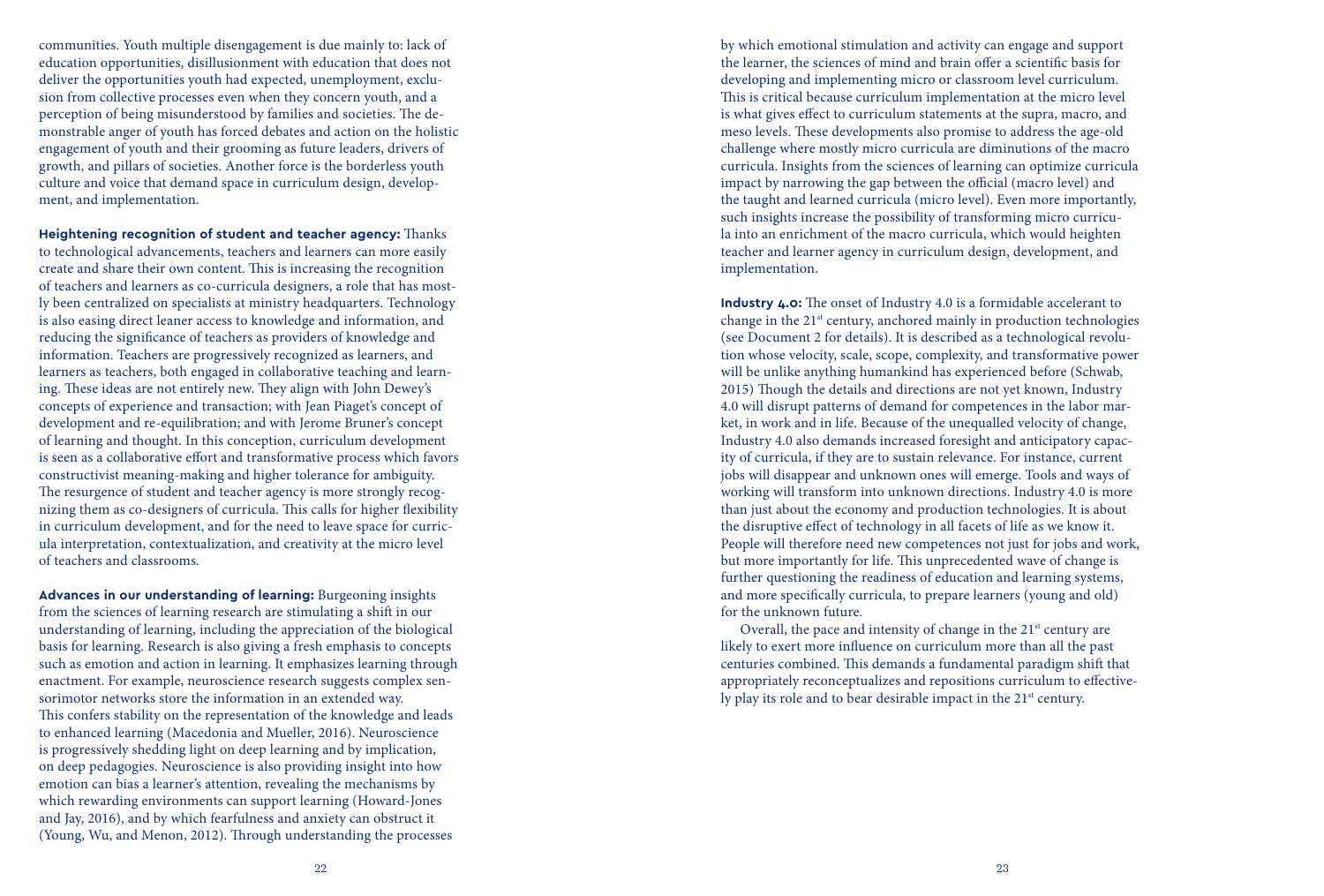## A Case for Reconceptualizing and Repositioning Curriculum

The fact that curriculum means many things to many people reflects a healthy complexity of the concept. However, current conceptualizations are inadequate for ensuring optimum contribution of curriculum in meeting demands and opportunities of the 21<sup>st</sup> century in general, and of SDG4 and Industry 4.0 specifcally. Current conceptualizations tend to confine curriculum to pre-tertiary general education. The reconceptualization profered in this Document applies curriculum to all levels and types of education and learning; as well as to all levels and types of learners. This allows for the vertical articulation of curricula, which is critical for ensuring a smooth learner transition through levels of education and training, and for supporting lifelong learning. Existing conceptualizations also tightly associate curriculum with education institutions, especially schools; however, education and lifelong learning occur across diverse settings including formal, non-formal, and especially informal settings. Herein, curriculum is used to apply to all learning settings. This allows for horizontal curricula articulation, synergies, complementarity, and mutual reinforcement, for further reinforcement of lifelong learning. Current conceptualizations have tended to equate curricula relevance with responsiveness. Herein, relevance is used to mean both responsiveness and initiative. 21<sup>st</sup> century curricula must respond to fast-changing, unpredictable and often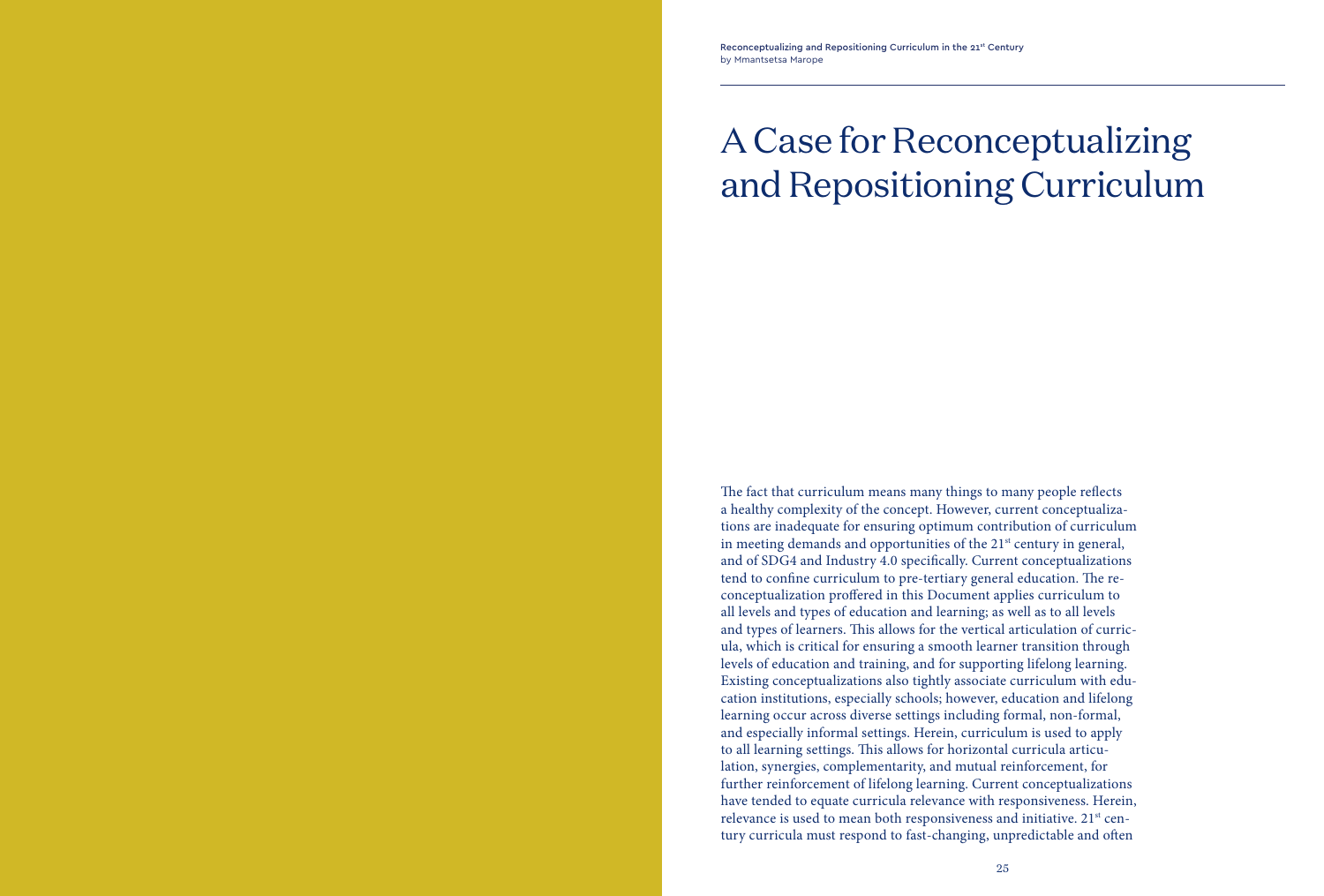disruptive contextual challenges and opportunities. Even more importantly, they must initiate and catalyze positive contextual changes and disrupt the negative status quo. They must be innovative systems.

Development-relevance positions curriculum beyond education sectors more than has been evident in current conceptualizations. Dialogue and action leading to curriculum design, development and implementation must therefore include a broad base of stakeholders, far beyond educators. It must be anchored in the national development agenda, and must be cognizant of the regional and global development potentials. It must cover all sectors on the demand side of education and learning, if curricula are to attain and sustain relevance. It must include education specialists of course, but must be guided by development specialists, voices of youth, children, and of society at large. It must include the public, parastatal, and private sectors; as well as civil societies. Dialogue that guides curriculum must consider factors beyond national boundaries. By producing the human resources that drive development and that contribute to long term human capital accumulation, curriculum has potential for supporting national geopolitical positioning, as well as regional and global competitiveness.

By confning curriculum to education sectors, general education (K-12), schools, children, adolescents and youth, and by rendering it rather reactive and passive, current conceptualizations grossly limit the role, significance, and potential impact of curriculum in the 21<sup>st</sup> century, within the Education 2030 Agenda, and within Industry 4.0.

To realize its full potential, the world needs a paradigm shif that reconceptualizes and repositions curriculum in the 21<sup>st</sup> century, within Education Agenda 2030 and Industry 4.0. This shift should necessarily include factors that are essential for curricula impact, vis. teaching, learning, assessment, and enabling implementation environments. Without a defnitive paradigm shif, many curricula will continue to fail to facilitate learning, they will continue to register poor learning outcomes, and they will remain irrelevant for the future. They will perpetuate and even widen inequities between the poor and the non-poor, and between the developed and the underdeveloped world. All this is anathema to the spirit and letter of SDGs and a serious threat to global peace, security, and stability.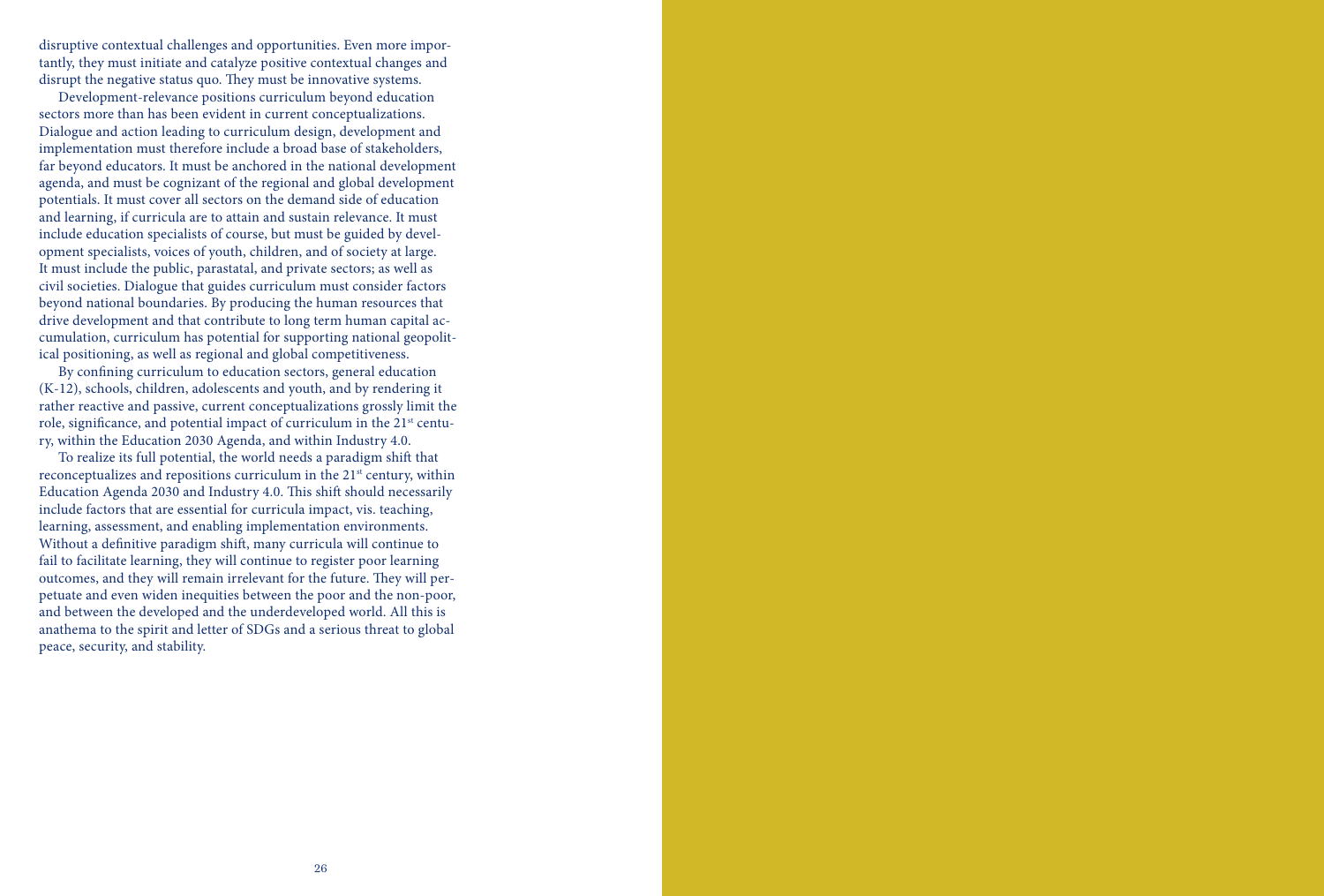## Reconceptualizing and repositioning curriculum

This Document accepts the concept of curriculum as a course of study that guides the what, why, when, by whom, how, and how much, of education and learning. But it applies this concept to all levels, types, and contexts of learning. It goes further to present a new paradigm that reconceptualizes curriculum along eight dimensions outlined below. It outlines the repositioning of curriculum implied in some of the eight dimensions, and highlights that this repositioning is fundamentally diferent from the current marginal positioning and confnements.

**The first operational tool for ensuring the sustained development-relevance of education and learning systems:** National and global policy statements refect the universally acknowledged relevance of education to development. However, concrete instruments for giving efect to these policies remain scant and mostly unstated. Not surprisingly, the growing recognition of the development-relevance of education is often accompanied by persisting frustration with the irrelevance of education to development within specific contexts. This is mostly manifest in graduates who do not meet expectations of the demand side of education systems. Examples include graduates who are functionally illiterate in national and/or global contexts, are alienated from their cultures, have poor mastery of their languages, lack skills for em-

29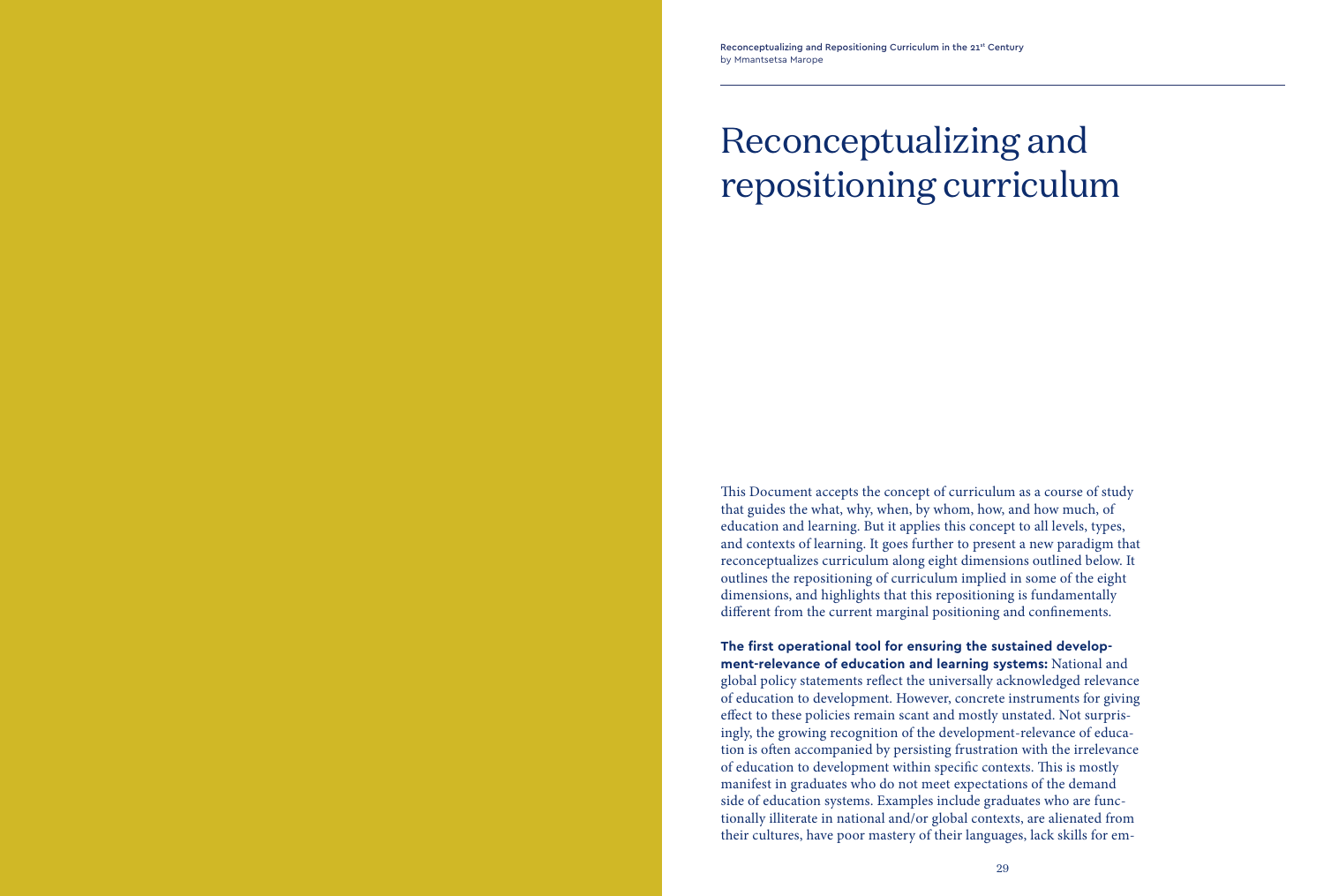ployability and for life, lack digital skills required in digital workplaces, lack facility for lifelong learning, etc.

To say that an education system is irrelevant to development is to say that its curriculum does not enable graduates to acquire required competences. It is through the curriculum that societies identify and package competences that enable people to meet current and future development challenges and to take up emerging opportunities. An appropriate selection of these competences depends on a textured understanding of development within specifc geographical and temporal contexts. Yet, for many countries, dialogue on the development-relevance of education often excludes mainstream educators such as curriculum developers. More ofen, it is economists of education and education planners who are involved in this dialogue. In many countries, instruments that communicate national development policies and strategies are not efectively shared, including with curriculum specialists. Furthermore, it is unusual for training programs for curriculum specialists to include development as an area of study.

In sum, those who actually determine and select competences that should constitute curricula content are not necessarily in tune with long term development dialogue, outlooks, policies, and strategies in their contexts. Perhaps then, the perceived or real irrelevance of education to development should not come as a surprise.

Repositioning curriculum at the core of national and global development dialogue, policies, and interventions: Accepting this first conceptualization of curriculum implies its repositioning at the center of the national and global development dialogue, policies, strategies, and interventions. It further identifies curriculum designers and developers as key stakeholders in the shaping of, and in giving effect to national and global development policies.

Key considerations: Development-relevance is as much a strength of the curriculum as it can be its weakness. There is always tension between the core function of education, which is to produce a lifelong learner, and the instrumentalist function, which is contextual relevance. A key risk could be the overcrowding of curriculum and the squeezing out of foundational competences to make space for competences that are perceived to ensure relevance. This risk is particularly high when curricula relevance is expressed by adding new subjects or learning areas instead of through the integration of competences into existing subjects and learning areas. Positioning curriculum at the core of development has to therefore be accompanied with well-deliberated "scope and balance" as core principles of curriculum design.

Another risk is that curriculum can be over-politicized under the guise of relevance. Endless reforms can be prompted by bipartisan

politics, especially at transition points, and by powerful interest groups rather than by national development priorities. National mechanisms for protecting curriculum from political agendas therefore need to be established and institutionalized.

**A catalyst for innovation, disruption, and social transformation:** In a proactive role both formal and informal curriculum are powerful catalysts for social change, transformation, and for disrupting the status quo. Curricula can change attitudes and mindsets. Examples include social dispositions towards strategic gender roles, women in STEM, racial groups, sexual orientation, the environment, etc. Curricula can construct and deconstruct social order. Care has to be taken to ensure that curricula support desirable social order marked by equity, inclusion, equality, justice, respect for human right, peace, responsible citizenship, etc.

**A force for social equity, justice, cohesion, stability, and peace:**  As much as curriculum is transformative, it is among the most profound stabilizing forces. It is through curricula that societies conserve and pass on their values, age-old wisdoms, heritages, and accumulated expertise to new generations. Curricula are key socializing forces and even control that through which societies cohere. The challenge is when to draw a line between desirable and just socialization, and unjust and oppressive socialization that trample the rights of others.

**Curriculum as an integrative core of education systems:** Adopting and sustaining a systemic approach to education and learning remains a challenge in many countries. Fragmentation of core elements is not uncommon, and this weakens the efectiveness of supposed systems. At worst, core elements may even undermine each other. Because curriculum relates to most elements of an education system, it can serve as an integrative force to engender a systemic approach to education and learning. Curriculum leads teaching, learning, and assessment. Among others, it determines the physical teaching and learning environment (infrastructure, books and learning materials, consumables, furniture, equipment, etc.), and education personnel, especially teachers. Student curriculum determines curricula for initial teacher training and for continuous professional development. Coherence in key elements of the systems is critical for system effectiveness and resource efficiency.

Repositioning curriculum as a systemic core gives a chance at a systemic approach to education and learning. In turn, the coherence of key elements of the systems can only enhance effectiveness and resource efficiency.

Key considerations: Connectedness to virtually all elements of the education system is a key strength of the curriculum. At the same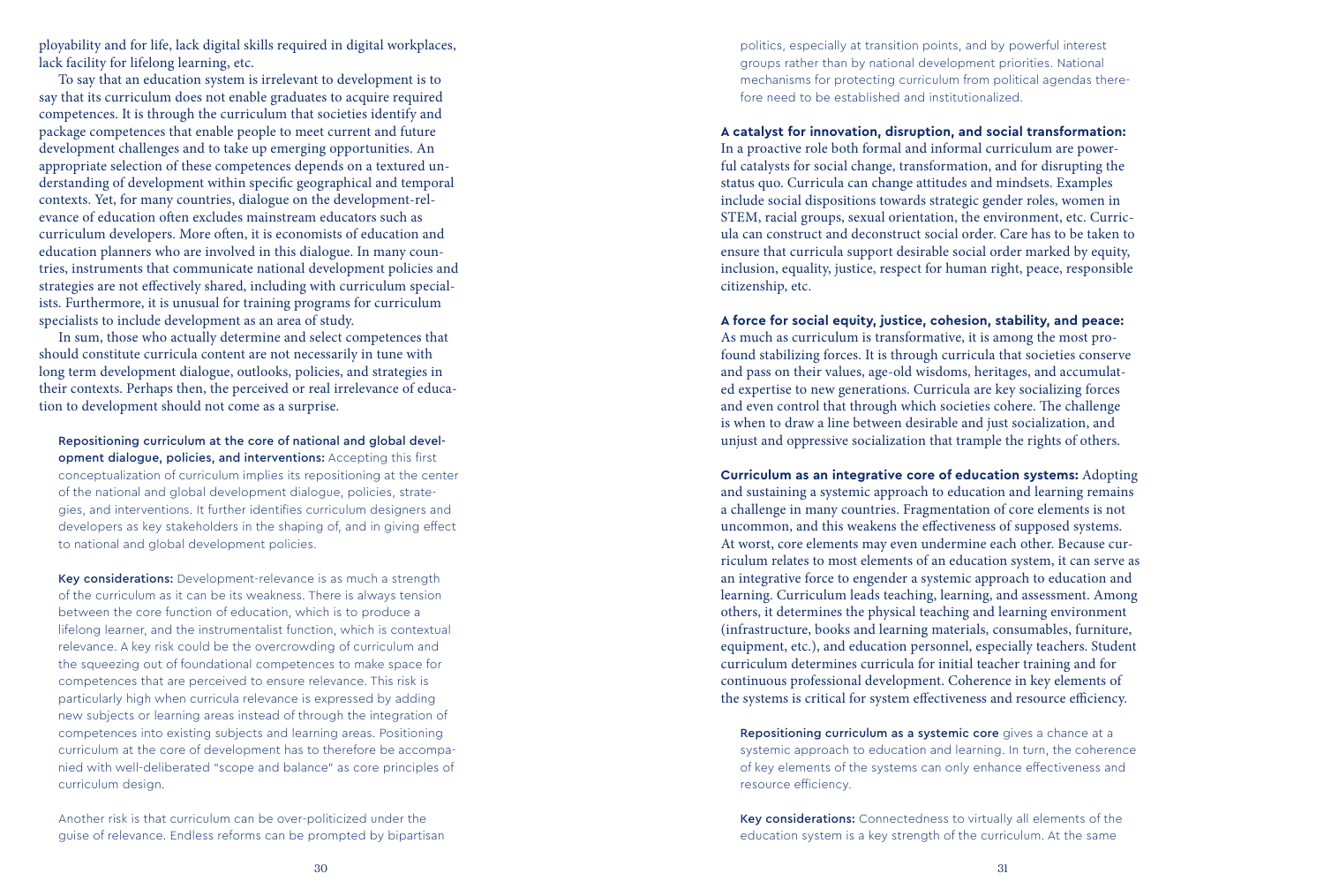time, it makes curriculum vulnerable to malfunctions in any part of the system. The overall functioning of the education system is a critical enabling or disenabling environment for effective curriculum implementation. To be successful, any curricula reforms have to adopt a systemic approach, without which, such reforms are doomed to fail. They have to take into account the functioning of education systems and address dysfunctionalities that can undermine the otherwise constructive reforms. For instance, excellent curriculum will fail at implementation if it is plunged into a disenabling systemic environment. Examples of dis-enablers include inadequate physical teaching and learning resources; teachers who can't deliver the curriculum; assessment that is misaligned with curriculum; learners, who, for a range of reasons, are not ready to learn, etc. The functioning of an education system is therefore not just desirable, it is essential to the successful implementation and impact of curriculum reforms. Yet, many reforms ignore the system to their own detriment.

**Curriculum as an enabler of lifelong learning:** The fast pace of change in the  $21<sup>st</sup>$  century implies that many of acquired competences become obsolete much faster than in prior centuries. Adaptability to fast-changing contexts demand efective lifelong learning, which has become the key source of human resilience. The first and most critical competence that 21<sup>st</sup> century curricula should enable learners to acquire is "how to learn". With this facility, the "what" of learning will fall in place. If well designed, curriculum can be a key enabler of lifelong learning. The opposite is the case.

Learning through life in the formal education system, demands smooth transitions through levels of the system. This requires a vertical articulation of curricula, as a basic principle of curriculum design. Yet more ofen than not levels of curriculum are loosely-coupled rather than articulated. Consequentially, learners experience hurdles rather than facilitation as they transition between levels. This is more evident in between formal education cycles like pre-primary and lower primary, lower and upper primary, and senior secondary and tertiary education. The latter is even more evident in the plethora of university pre-entry courses or foundation courses created on the premise that senior secondary education does not fully prepare learners for post-secondary studies. Other levels of formal education have similar observations on how lower levels do not anticipate learning needs of subsequent levels, or how higher levels misunderstand the learner readiness acquired from lower levels.

Learning through life also requires ease of movement from learning contexts. Horizontally articulated curricula, and clear curricula equivalencies enable movement from formal to non-formal contexts, from general to professional education including TVET, and across geographical contexts including countries within regions that have well defned equivalencies. In higher education, these equivalencies

2 Implications of this transference of secondary education to university level are staggering in terms of per capita cost.

are expressed through portability of credits. High formalization of horizontal articulation of curricula is ofen expressed through qualifcation frameworks and even through conventions and recommendations on the recognition of qualifcations and diplomas. Horizontal articulation of formal and informal curricula (in media, learning parks, home, museums, etc.) also serves to consolidate and reinforce learning through life.

Other principles of curriculum design that facilitate lifelong learning include fexible packaging such as modularization, personalized learning, just-in-time learning packages, and technology assisted real-time, any-time, any-where learning.

Collectively, these principles determine the ease or difficulty of learning through life.

Repositioning curriculum at the core of lifelong learning policies and programs: Many countries and institutions have adopted lifelong learning policies, but in reality, learners experience hurdles and even contradictions as they try to take up lifelong opportunities. Positioning curriculum at the heart of lifelong learning policies could go a long way towards actualizing those policies. Effective implementation of lifelong learning policies has to be taken into account from the design of curricula through all its processes.

#### **Curriculum as a determinant of the quality of education and**

**learning:** Hardly requiring mention, the curriculum determines what is learned, by whom, why, how, when, and in what sequence. It leads key processes that are fundamental to quality education and learning. Key among these are: teaching, learning, and assessment. When these processes are not led by curriculum, there is ofen a diminution efect along a continuum of the official, taught, learned, and assessed curriculum. Efective curriculum implementation supports the improvement of learning outcomes. Learner centric curricula promote equity of education quality and learning. Overall, it is not possible to attain SDG4 without due recognition to the role, signifcance, and potential impact of curriculum.

Repositioning curriculum at the core of education and learning

quality enhancement: It is inconceivable that any education and learning quality improvement effort is not anchored in the curriculum. Yet, comparative international assessments and high stakes selective national examinations have often been allowed to hijack and diminish the official curriculum. Disconnects in the "system" especially between the learner and the teacher training curricula, have also lead to chasms between the official and the taught curriculum with teachers teaching what they know rather than what they ought to be teaching. The centrality of curriculum to the quality of education and learning therefore anchors more on the overall coherence of the system.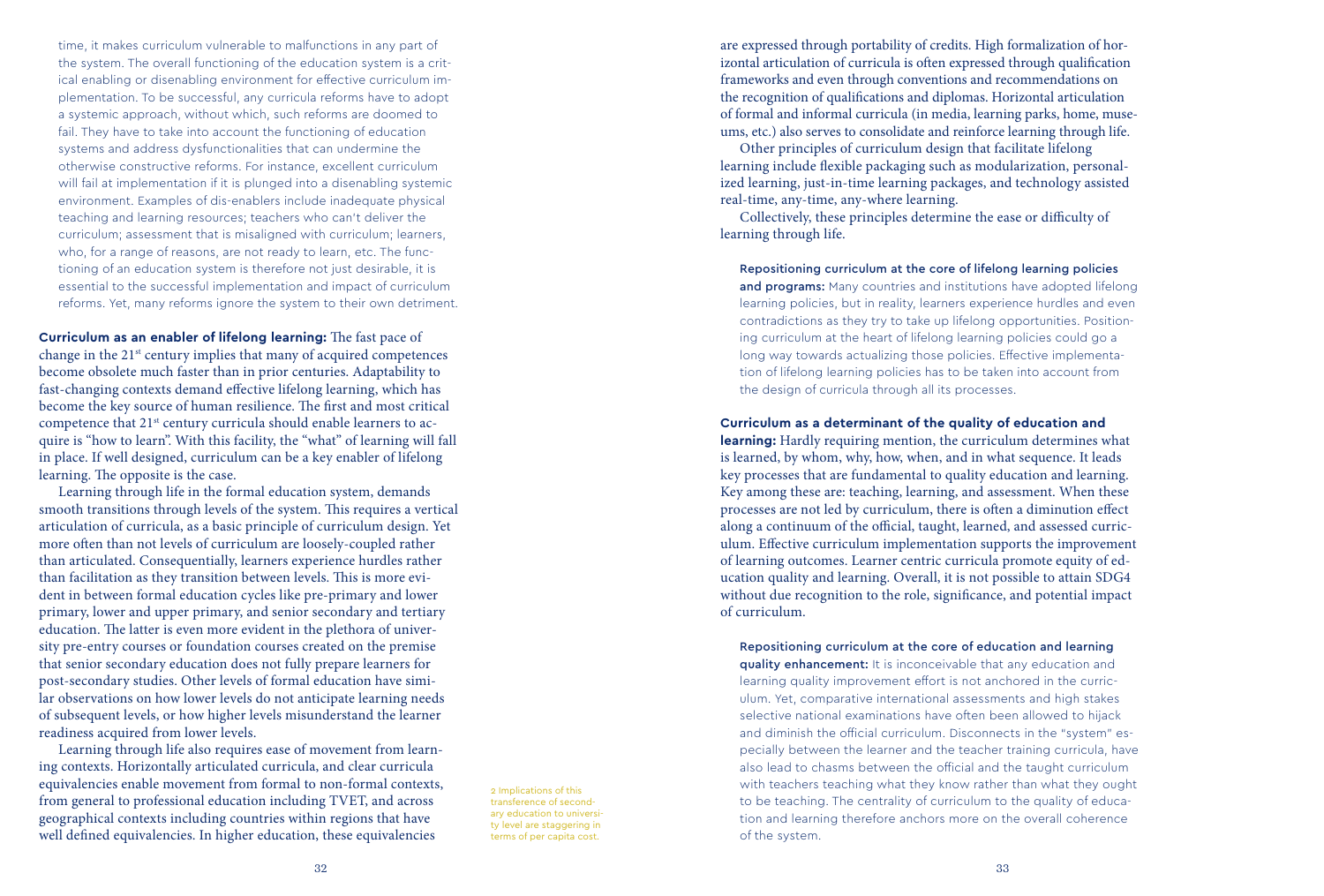**Curriculum as a determinant of key cost drivers in education and learning systems:** For any education system, key cost drivers are the number and level of teachers, and the implied salary bill. Next in signifcance are teaching and learning materials including textbooks, equipment, and consumables. These are followed by the physical infrastructure. All these elements are determined by the curriculum. Other than the sheer number of learners, the curriculum determines the type and levels of teachers required to deliver it. This is more so for the post primary levels. The curriculum also determines requirements for the physical teaching and learning environment including the physical infrastructure, textbooks and instructional materials, equipment, and consumables. It equally determines the scope of assessments, be they local, national, or global. Analysis of the cost and fnancing of education systems have to pay particular attention to curriculum as a key determinant of costs, and by implication, efficiencies. Yet, such analyses hardly make links to curriculum. For example, teachers, and the physical teaching and learning environment are factored into analyses as key cost drivers, yet little attention is paid to what drives demand for those cost factors, other than the size of the student population.

Repositioning curriculum at the core of the economics of education: The curriculum is at the core of the economics of education not only through its centrality to development relevance, but also as a determinant of the cost and financing of education and learning.

Repositioning curriculum at the core of education system resource efficiency gains: As noted, curriculum drives demand for all key education resources. This includes: (i) human resources, especially teachers; (ii) time for teaching and learning; and (iii) all key elements of the physical teaching and learning environment. Any effort to raise resource efficiency gains has to pay considerable attention to the curriculum.

**Curriculum as a lifelong learning system in its own right:** 21st century curricula are intensively challenged to sustain relevance to rapid, unpredictable, and sometimes disruptive contextual changes. An even bigger challenge is for curricula to not only react to contextual changes but to also lead them. To efectively play the reactive and proactive role, curricula have to themselves be lifelong learning systems. Mechanisms have to therefore be built to ensure constant self-renewal of curricula sub-systems, lest they risk being irrelevant. The ever-escalating pace of change challenges traditional durations of curricula reforms which ofen take years. 21st century curricula have to have the foresight, anticipatory, and regenerative capacity for constant self-renewal, to adapt quickly, and to be innovative.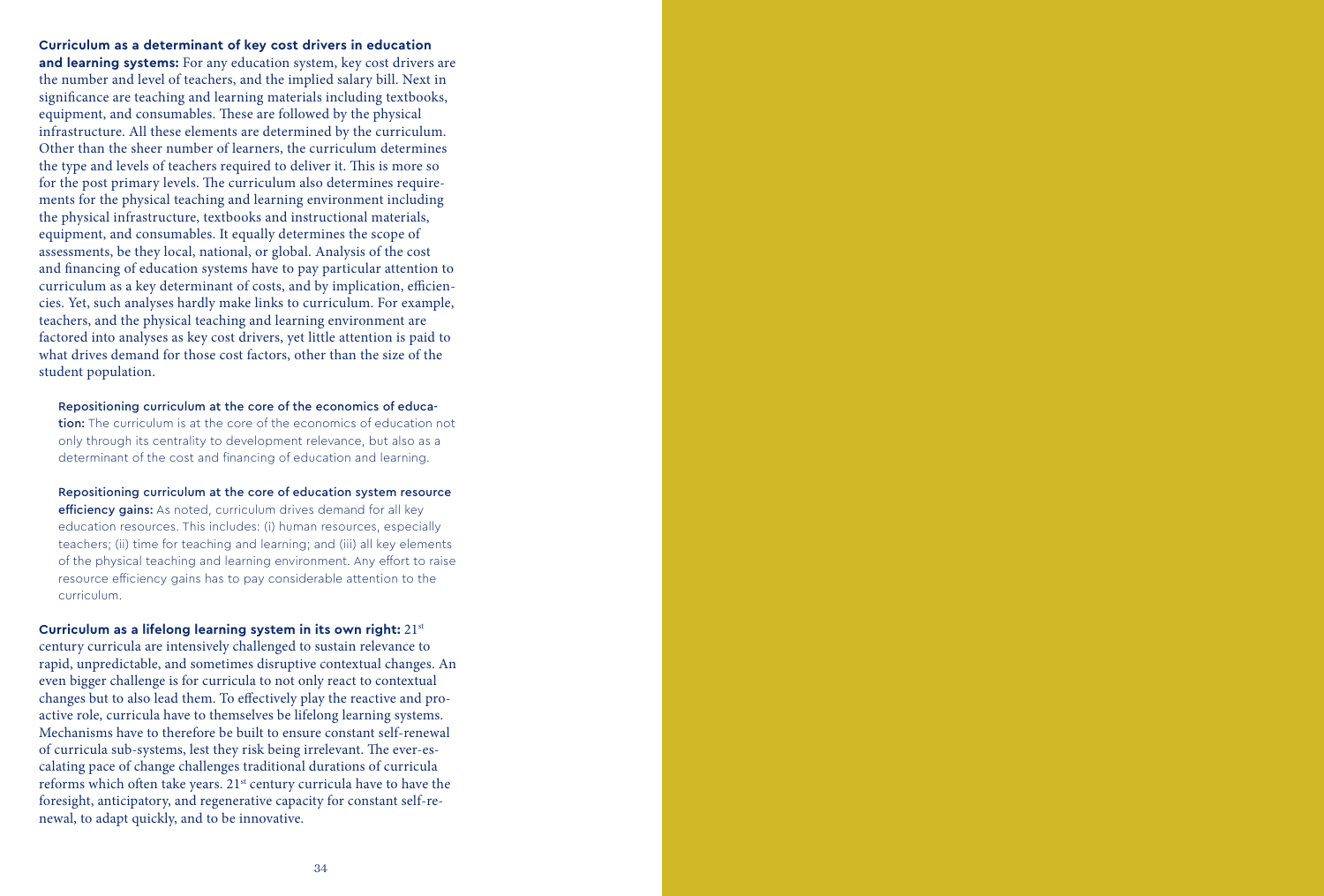## Conclusion

The realization of Education 2030 Agenda demands heightened contributions of curricula. The Education 2030 Agenda will be implemented within the Industry 4.0, whose transformative change is yet unknown. Yet, the framing of the agenda has not seriously factored in the implications of change in the 21st century and in Industry 4.0 specifcally. This is a serious blind sight, and one that could break the agenda, if it is not adequately factored in. The unanticipated rapid change is going to steamroll education systems and curricula into dramatic changes, the directions of which are not yet known. The success of the Education 2030 Agenda will lie in its ability to adapt to the unknown and reconsider itself against these realities.

With the onset of Industry 4.0, such curricula that are stuck in the past will be severely challenged to catch up and even more so, to get ahead of the curve. Reconceptualizing and repositioning curriculum in the 21st century in general, in Education 2030 Agenda, and in Industry 4.0 is NOT a choice; it is a moral, social justice, global stability, global security, and global peace imperative!

37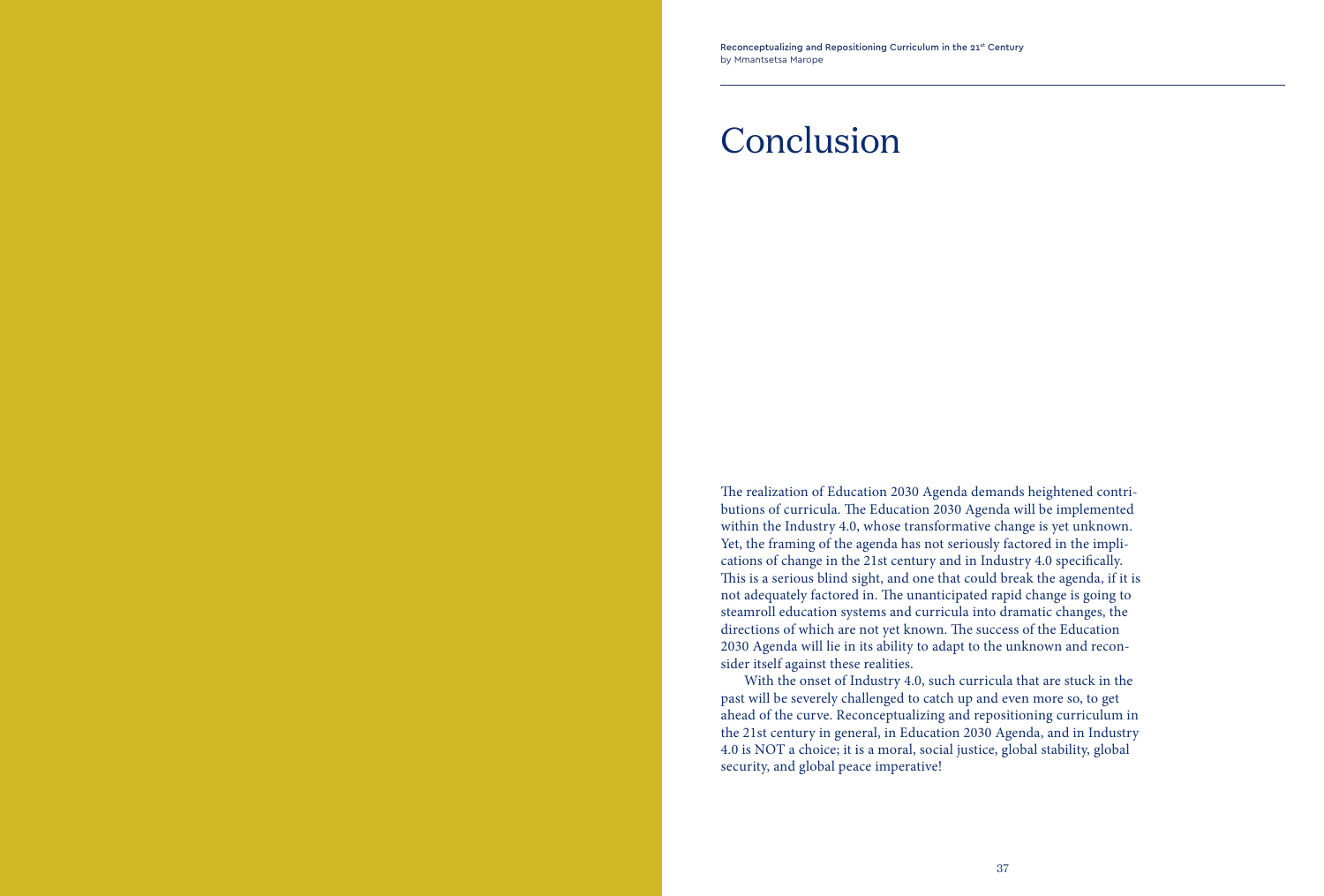Abbott (2017). *A study of the growth and evolution of personal computer devices throughout the PC age.* Dissertation, Bachelor of Science in Sofware Engineering. Cardif, UK: Cardif University.

Akker, J. van den, Gravemeijer, K., McKenney, S. & Nieveen, N. (Eds.) (2006). *Educational design research.* London: Routledge.

Atkin, J. (1999). *Reconceptualising the curriculum for the knowledge era.* Seminar Series 86. Jolimont St, Jolimont: Incorporated Association of Registered Teachers of Victoria. http://www.learning-by-design.com/ papers/challenge\_recon.pdf

Barrett, A., Sayed, Y., Schweisfurth, M., Tikly, L. (2015). Learning, pedagogy and the post-2015 education and development agenda. *International Journal of Educational Development,* 40, 231–236.

Carneiro, R. & Draxler, A. (2008). Education for the 21st century: Lessons and challenges. *European Journal of Education*, 43*(2)*.

Chisholm, L. and Leyendecker, R. (2008). Curriculum reform in post-1990s sub-Saharan Africa. *International Journal of Educational Development*, 28 (2008), 195–205.

Cortes, C.E. (1981). The societal curriculum: Implications for multiethnic educations. In J. A. Banks (Ed.) *Education in the 80s: Multiethnic education* (pp. 24–32). Washington, DC: National Education Association. National Education Association.

Cuban, L. (1992). Curriculum stability and change. In P. Jackson (Ed.), *Handbook of research on curriculum* (pp. 216-247). New York: Macmillan.

Dello-Iacovo, B. (2009). Curriculum reform and 'quality education' in China: An overview. *International Journal of Educational Development*, 29, 241–249.

Delors, J. et al. (1996). *Learning:* T*e treasure within*. Paris: UNESCO.

DFID (2013). *Improving learning, expanding opportunities.* Education position paper. London: DFID.

Eisner, E. (1994). T*e educational imagination: On the design and evaluation of school programs* (3rd ed.). New York: Macmillan College Publishing.

Faure, E., et al. (1972). *Learning to be: The world of education today and tomorrow*. Paris: UNESCO.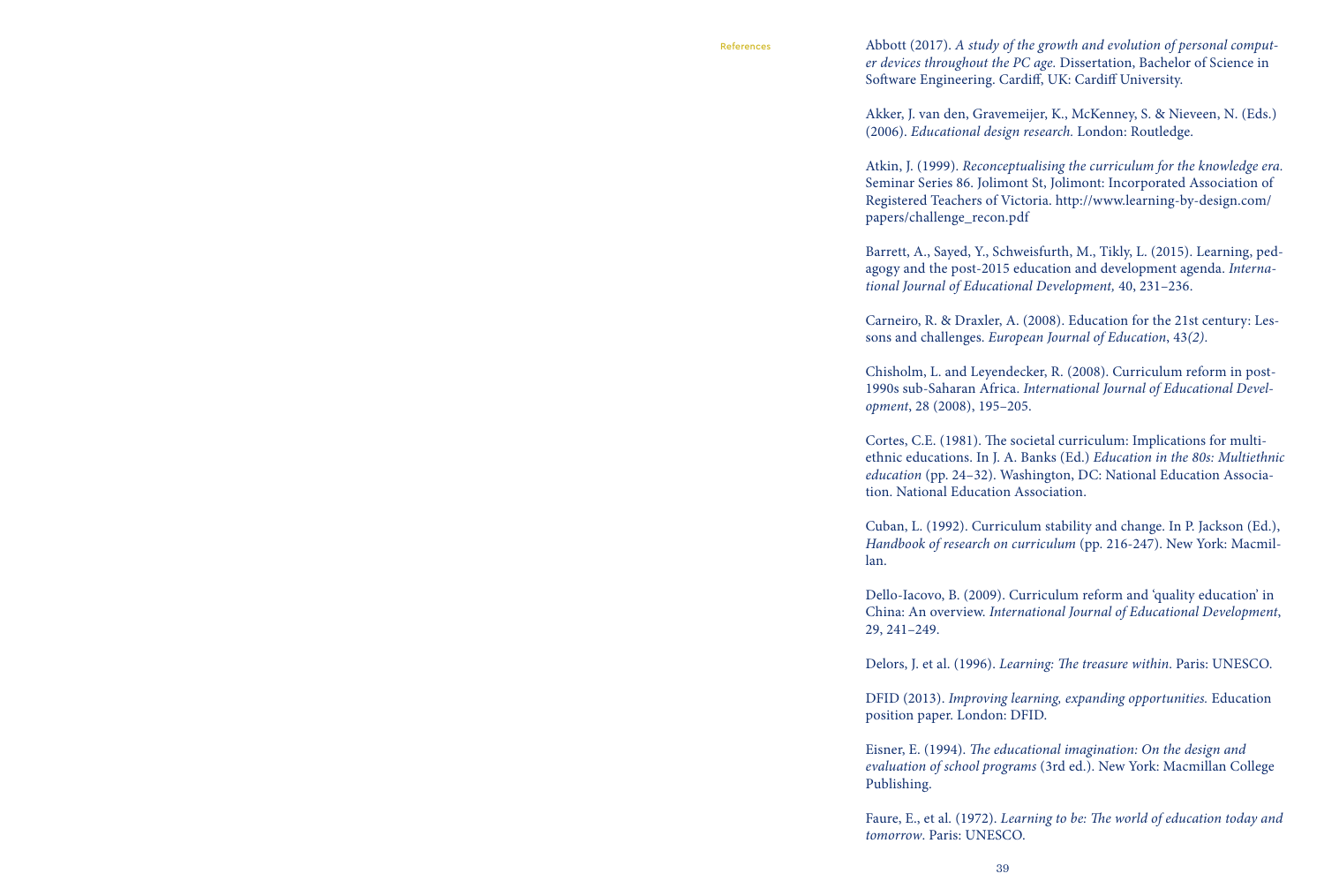Friedman, T. L. (2005). T*e world is* f*at: A brief history of the twenty-*f*rst century*. New York: Farrar, Straus and Giroux.

Germany Trade & Invest [GTAI] (2017). *Industrie 4.0. Smart manufacturing for the future.* https://www.gtai.de/GTAI/.../industrie4.0-smart-manufacturing-for-the-future-en.pdf

Grifn, P., Mcgaw, B., & Care, E. (2012). *Assessment and teaching of 21st century skills.* Dordrecht: Springer.

Harland, J., Moor, H., Kinder, K., & Ashworth, M. (2002). *Is the curriculum working?* T*e Key Stage 3 Phase of the Northern Ireland Curriculum Cohort Study.* Slough, UK: National Foundation for Educational Research.

Hickling-Hudson, A. (2002). Re-visioning from the inside: Getting under the skin of the World Bank's Education Sector Strategy. *International Journal of Educational Development*, 22*(6)*, 565–577.

Howard-Jones, P., & Jay, T. (2016). Reward, learning and games. *Current Opinion in Behavioral Sciences*, 10, 65-72. doi: http://dx.doi. org/10.1016/j.cobeha.2016.04.015.

IBE-UNESCO (2008). *Inclusive education: The way of the future*. The International Conference on Education, 25-28 November 2008. Geneva: UNESCO International Bureau of Education.

IBE-UNESCO (2015). *Repositioning and reconceptualizing the curriculum for the e*f*ective realization of Sustainable Development Goal Four, for holistic development and sustainable ways of living.* Position paper. 21 May 2015. Incheon, Republic of Korea. http://www.ibe.unesco.org/ sites/default/fles/resources/wef\_ibe\_position\_paper\_eng.pdf

International Institute for Strategic Studies [IISS] (2015). T*e armed con*f*ict survey.* London: IISS.

Kelly, A. V. (2009). *The curriculum: Theory and practice*. Newbury Park, CA: Sage.

Macedonia, M., & Mueller, K. (2016). Exploring the neural representation of novel words learned through enactment in a word recognition task. *Frontiers in Psychology*, 7*(14)*. doi: 10.3389/ fpsyg.2016.00953.

Marope, P.T.M., Chakroun, B., & Holmes, K.P. (2015). *Unleashing the potential: Transforming technical and vocational education and training*. Education on the Move Series. Paris: UNESCO.

Marsh, C.J. (2009). *Key concepts for understanding curriculum* (4th ed.). London and New York: Routledge.

Nan-Zhao, Z. (2009). *Four 'pillars of learning' for the reorientation and reorganization of curriculum. Re*f*ections and discussions.* Geneva: UNESCO International Bureau of Education. http://www.ibe.unesco.org/cops/ Competencies/PillarsLearningZhou.pdf

Njeng'ere, D. (2014). The role of curriculum in fostering national cohe*sion and integration: Opportunities and challenges*. Geneva: UNESCO International Bureau of Education.

Organization for Economic Co-operation and Development [OECD] (1996). T*e knowledge-based economy.* Paris: OECD.

Power, C.N. (2000). Global trends in education. *International Education Journal*, 1*(3)*, 152-163.

Sayed, Y., & Ahmed, R. (2015). Education quality, and teaching and learning in the post-2015 agenda. *International Journal of Educational Development*, 40, 330-338.

Schwab, K. (2015). T*e fourth industrial revolution: What it means and how to respond.* Davos: WEF.

Schweisfurth, M. (2015). Learner-centered pedagogy: Towards a post-2015 agenda for teaching and learning, *International Journal of Educational Development*, 40, 259–266.

Scott, D. (2014). Knowledge and the curriculum. The Curriculum Jour*nal*, 25*(1)*, 14-28.

Statista (2016). *Shipment forecast of laptops, desktop PCs and tablets worldwide from 2010 to 2021 (in million units). Statista: The Statistics* Portal. https://www.statista.com/statistics/272595/global-shipmentsforecast-for-tablets-laptops-and-desktop-pcs/

Stenhouse, L. (1975). *An introduction to curriculum research and development*. London: Heineman.

Taba, H. (1962). *Curriculum development:* T*eory and practice*. New York: Harcourt, Brace & World.

Tikly, L. & Barrett, A.M. (2011). Social justice, capabilities and the quality of education in low income countries. *International Journal of Educational Development*, 31 (1), 3–14.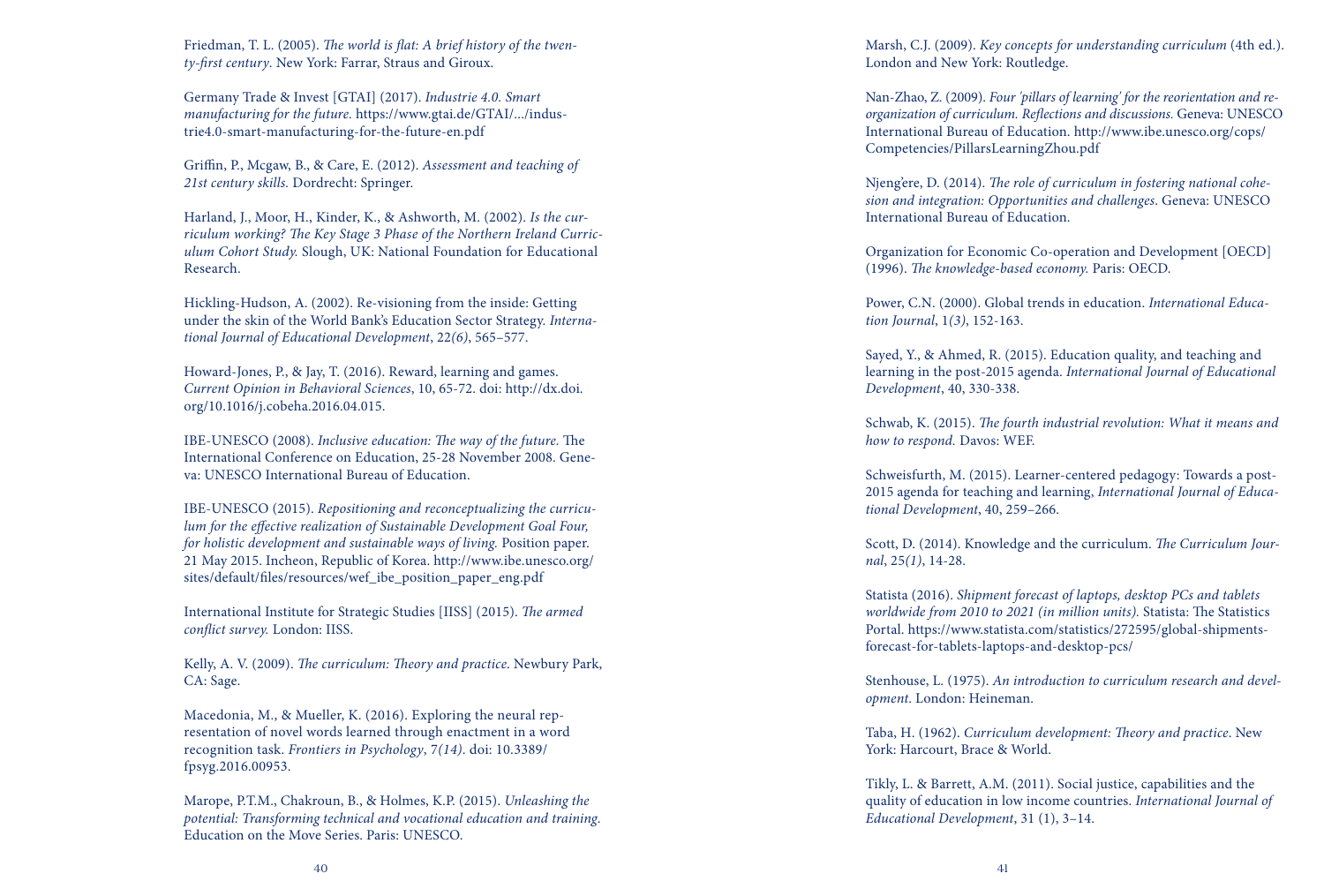Tyler, R.W. (1949). *Basic principles of curriculum and instruction*. Chicago, IL: University of Chicago Press.

UNESCO (2007). *Enhancing learning: From access to success*. Report of the frst expert meeting: Defning areas of action, 26-28 March 2007. Paris: UNESCO.

UNESCO (2015). *Education 2030 framework for action: Towards inclusive and equitable quality education and lifelong learning for all.* Paris: UNESCO.

UNESCO & UNICEF (2013). *Making education a priority in the post-*2015 development agenda. Report of the Global Thematic Consultation on Education in the Post-2015 Development Agenda. Paris & New York: UNESCO & UNICEF.

United Nations [UN] (2015). *Transforming our world:* T*e 2030 agenda for sustainable development.* New York: United Nations.

United Nations High Commissioner for Refugees [UNHCR] (2015). *Global trends report: World at war.* Geneva: UNHCR.

Wyse, D., Hayward, L., & Pandya, J. (2016). T*e SAGE handbook of curriculum, pedagogy and assessment.* London: SAGE.

Yang, J. & Valdés-Cotera, R. (Eds.) (2011). *Conceptual evolution and policy developments in lifelong learning*. Hamburg: UNESCO Institute for Lifelong Learning.

Young, C. B., Wu, S., & Menon, V. (2012). The neurodevelopmental basis of math anxiety. *Psychological Science*, 23, 492-501. doi: 10.1177/0956797611429134.